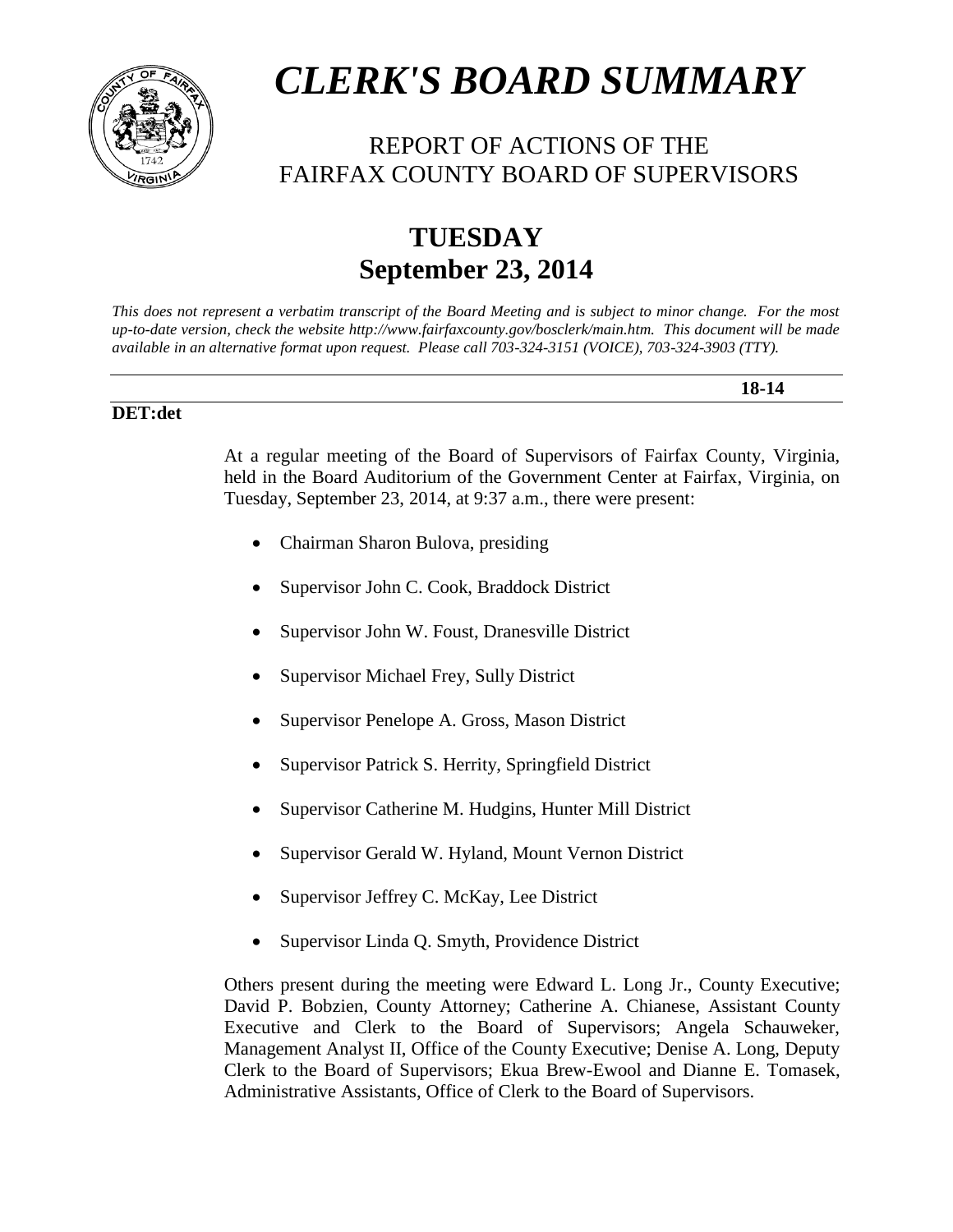#### **BOARD MATTER**

#### 1. **MOMENT OF SILENCE** (9:37 a.m.)

Chairman Bulova asked everyone to keep in thoughts the family of Mr. Vincent F. Callahan, Jr., who died on September 20 at the age of 82. He was a 40-year member of the Virginia House of Delegates and did an outstanding job representing the County and the region.

Chairman Bulova asked everyone to keep in thoughts the family of Dr. Jorge Arias, who died on September 12. Dr. Arias was a joyful person who worked for the Health Department and brought attention to the issues of pest illnesses, including West Nile Virus and Lyme disease, in a playful way that helped teach both children and adults about the hazards and dangers of illnesses, especially those caused by mosquitoes and ticks.

Chairman Bulova asked everyone to keep in thoughts the family and friends of Ms. Hannah Graham. Ms. Graham, a student at the University of Virginia, is from the County and the subject of a search.

Supervisor Herrity noted that both Mr. Callahan and Dr. Arias contracted West Nile virus.

Supervisor Herrity stated that Mr. Callahan, long-time chair of the Appropriations Committee, was a consistent fighter for Northern Virginia, working to promote George Mason University and the Dulles Corridor, who worked across party lines (a hallmark and trait of the Northern Virginia delegation), bringing people together for the best of the region. Supervisor Herrity added that Mr. Callahan was the second longest-serving delegate in Virginia's history and a classmate of his father, former Chairman of the Board John "Jack" Herrity.

Supervisor McKay asked everyone to keep in thoughts the family of Ms. Susan Maher, a Springfield resident. She was best known as a real estate agent but wellknown to the community for her advocacy of the schools.

Supervisor McKay noted that the County sent resources to Charlottesville to assist in the search efforts for Ms. Graham. In addition, the softball team at West Potomac High School, where she played, along with teams from Edison and Hayfield High Schools, will be holding a candlelight vigil for her.

Additional discussion ensued concerning Mr. Callahan, Dr. Arias, and Ms. Graham.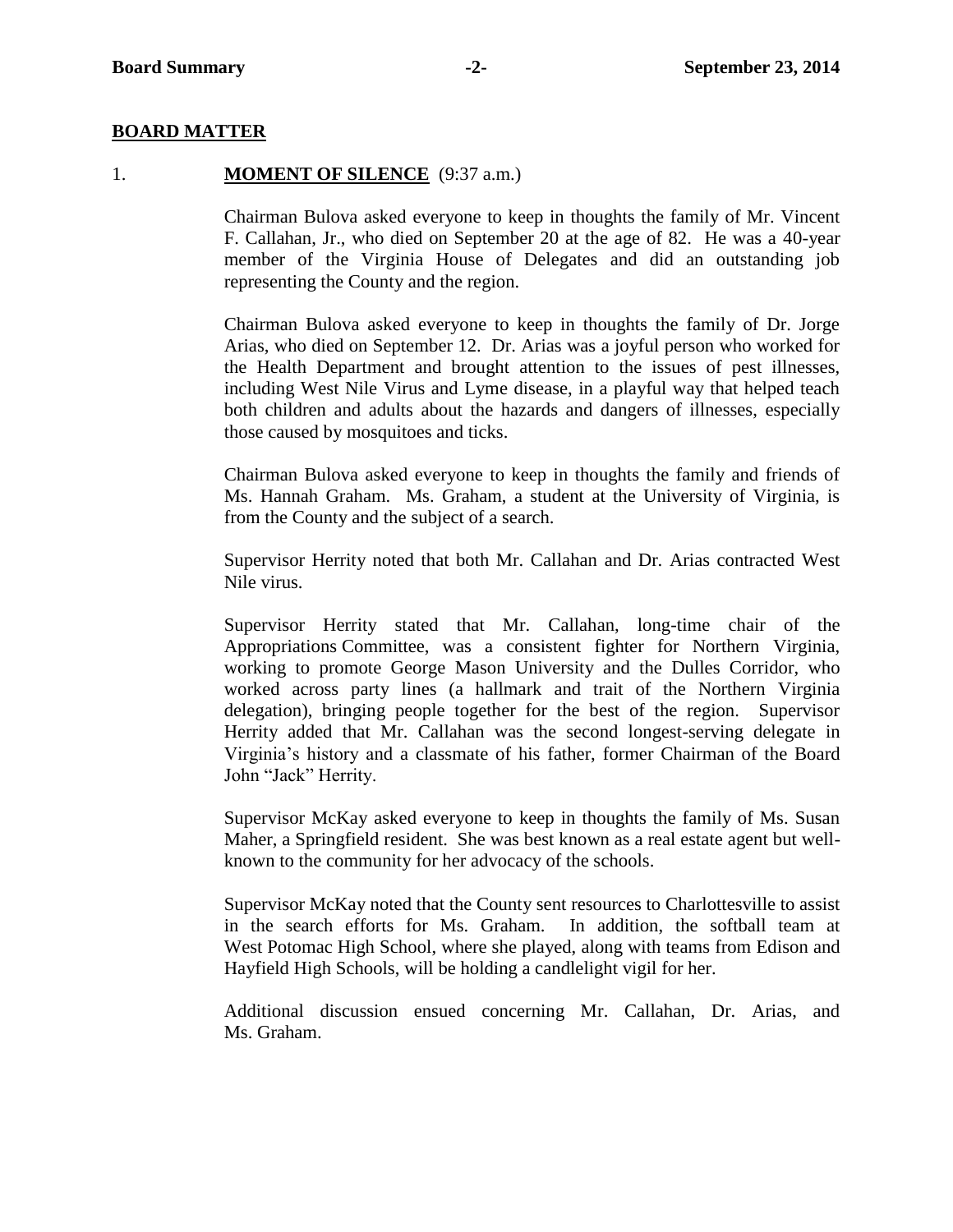#### 2. **ORDERS OF THE DAY** (9:49 a.m.)

Chairman Bulova announced that the Board would begin Presentations with the recognition of those who participated in updating the 50+ Action Plan which would be followed by consideration of A-1 - Adoption of the 50+ Community Action Plan.

#### **AGENDA ITEMS**

# 3. **CERTIFICATE OF RECOGNITION PRESENTED TO MEMBERS OF THE COMMISSION ON AGING, COMMUNITY FORUMS, STEERING COMMITTEE, SUBCOMMITTEES, AND STAFF** (9:49 a.m.)

Supervisor Herrity moved approval of the Certificate of Recognition to thank and commend those who participated in updating the 50+ Action Plan, including members of the Commission on Aging, members of the community forums, steering committee, subcommittees, and staff, for their dedicated and diligent work. Supervisor Cook and Supervisor Hyland jointly seconded the motion.

Discussion ensued concerning:

- Recognition of contributors representing a broad spectrum of the community
- Revisions to the brochure resulting in it being easier to read
- Partnerships with non-profits and businesses

The question was called on the motion and it carried by unanimous vote.

# 4. **A-1 – ADOPTION OF THE 50+ COMMUNITY ACTION PLAN** (10:04 a.m.)

Supervisor Herrity moved that the Board concur in the recommendation of staff and adopt the proposed 2014 Fairfax 50+ Community Action Plan and its 31 initiatives. This motion, the second to which was unanimous, carried by unanimous vote.

# 5. **PROCLAMATION DESIGNATING OCTOBER 2014 AS** *"DOMESTIC VIOLENCE AWARENESS MONTH"* **IN FAIRFAX COUNTY** (10:14 a.m.)

Supervisor Cook moved approval of the Proclamation to designate October 2014 as *"Domestic Violence Awareness Month"* in Fairfax County and to celebrate the success of the Violence Against Women Act including the local establishment of a committed, proactive, and coordinated community response to domestic violence. This motion, the second to which was unanimous, carried by unanimous vote.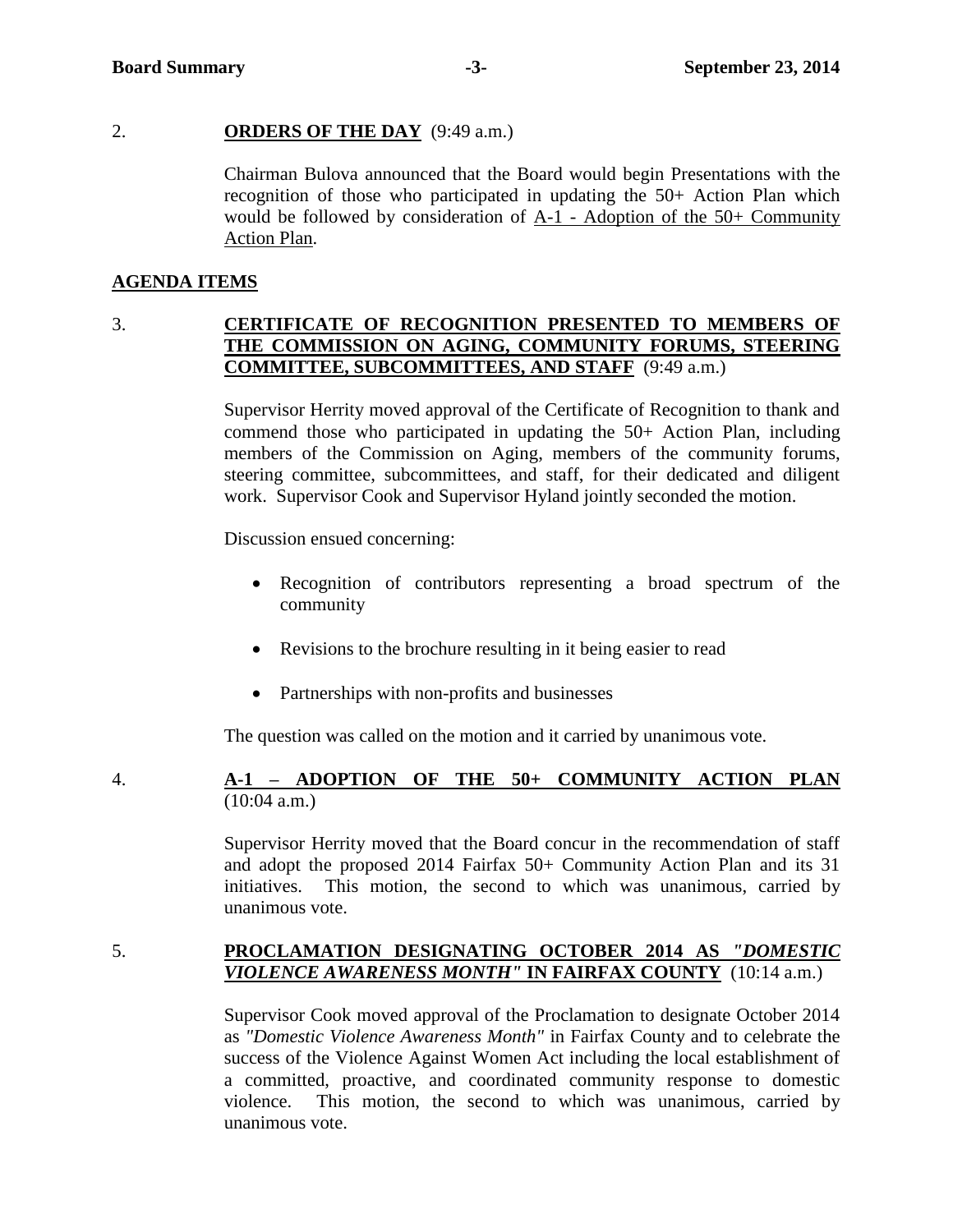Supervisor Cook announced that he will be hosting an October 22 "awareness event" at the Coyote Grill in Fairfax City with a special guest-appearance by the Mayor of the City of Fairfax, R. Scott Silverthorne. He also announced his acceptance of "The Purple Purse Challenge" which spreads awareness of domestic violence and proceeded to "challenge" Chairman Bulova, who accepted.

Supervisor Frey called the Board's attention to the upcoming K-9 Krawl which will take place at the Government Center on October 18. He noted that it is also part of the effort to raise awareness of domestic violence and for several years has been sponsored by the Police Department. He expressed his pride at the County's recognition of the link between animal abuse by individuals when they are minors, who, later-in-life abuse their partners, spouses, and others. He added that the County's Animal Shelter was one of the first in the nation to reserve spots at the shelter for domestic violence situations.

Supervisor Frey asked unanimous consent that the Board direct the Office of Public Affairs to promote awareness of the event. Without objection, it was so ordered.

The question was called on the motion and it carried by unanimous vote.

Following comments from David P. Bobzien, County Attorney, concerning the recent extension of authority of the Act, he announced that the County had received a grant renewal from the Department of Justice for an additional three years for the Domestic Violence Action Center (DVAC). He added that the Police Department, Fire and Rescue Department, and Sheriffs' Office are all contributing to the effort to make awareness universal throughout the County. They will have magnets on their vehicles to remind the public of the scourge of domestic violence.

#### 6. **PROCLAMATION DESIGNATING OCTOBER 2014 AS** *"DISABILITY EMPLOYMENT AWARENESS MONTH"* **IN FAIRFAX COUNTY** (10:37 a.m.)

Chairman Bulova relinquished the Chair to Vice-Chairman Gross and moved approval of the Proclamation to designate October 2014 as *"Disability Employment Awareness Month"* in Fairfax County and urged all residents to recognize the history, concerns, contributions, and achievements of individuals with disabilities and to create a favorable environment for a fully integrated community. Supervisor Hyland and Supervisor McKay jointly seconded the motion.

Discussion ensued concerning:

- The importance of ensuring that everyone in the community can participate to the greatest of their ability
- The Americans with Disabilities Act (ADA)

The question was called on the motion and it carried by unanimous vote.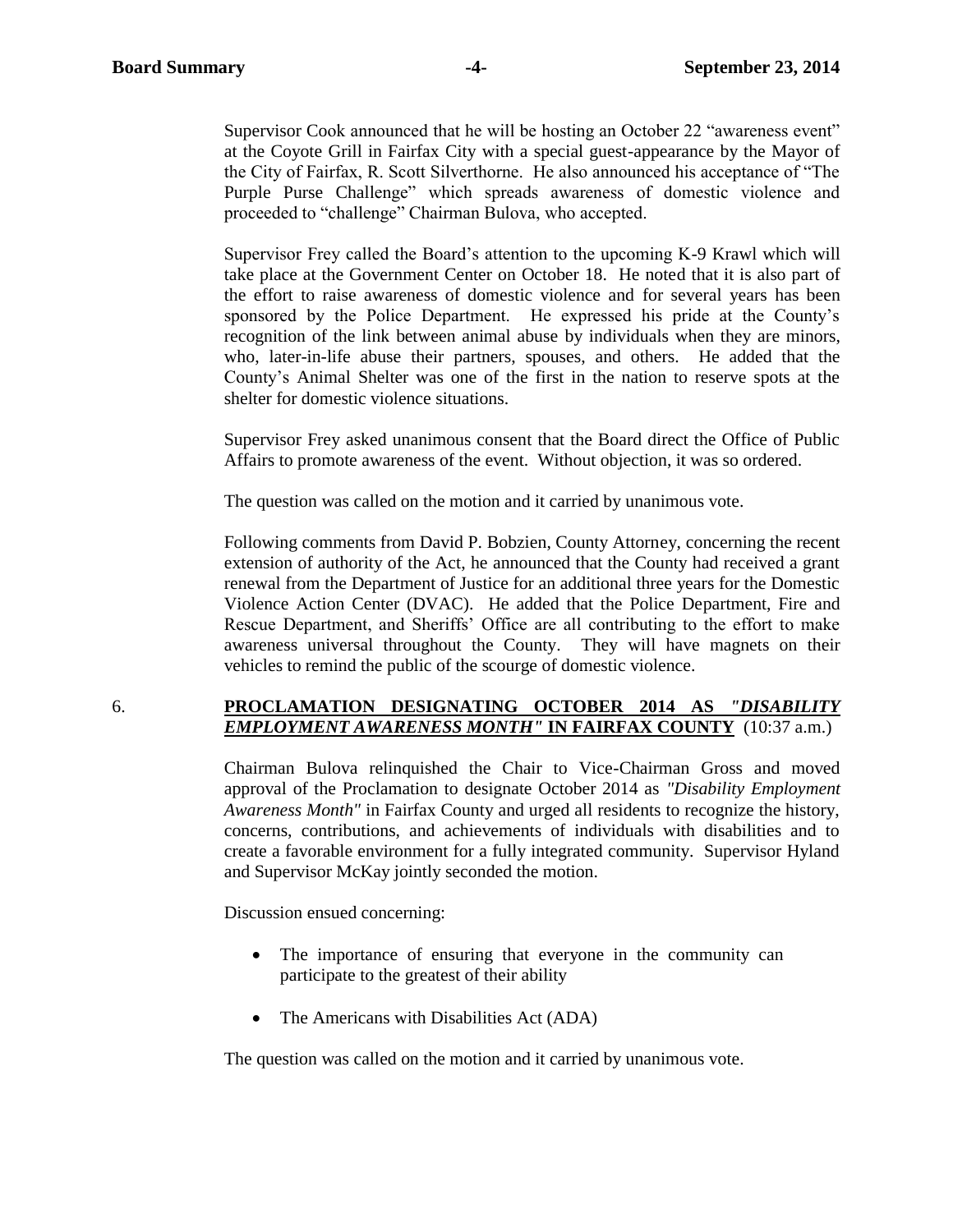A presentation was made by Dr. Tapan Banerjee, Dranesville District Representative and Chair of the Fairfax Area Disability Services Board, which included information concerning:

- County employee initiatives
- The disAbilities Expo scheduled for November 15 at The Tysons Corner Marriott

Vice-Chairman Gross returned the gavel to Chairman Bulova.

# 7. **RESOLUTION OF RECOGNITION PRESENTED TO MS. CAROLE KIHM (DRANESVILLE DISTRICT)** (10:53 a.m.)

Supervisor Foust moved approval of the Resolution of Recognition presented to Ms. Carole Kihm for being named the 2014 Outstanding Middle School Principal of Virginia and thanked her for her distinguished and noteworthy leadership. Supervisor McKay seconded the motion.

Discussion ensued concerning Principal Kihm's accomplishments at Longfellow Middle School and her ability to inject a sense of fun into learning.

The question was called on the motion and it carried by a vote of eight, Supervisor Hyland and Supervisor Smyth being out of the room.

#### 8. **RESOLUTION OF RECOGNITION PRESENTED TO POLICE OFFICER SCOTT DAVIS (DRANESVILLE DISTRICT)** (11 a.m.)

Supervisor Foust moved approval of the Resolution of Recognition presented to Police Officer Scott Davis for being named the 2014 Fairfax County Public Schools Distinguished School Resource Officer (SRO) and thanked him for his outstanding service and commitment to the students, parents, and staff of McLean High School. Supervisor McKay seconded the motion.

Following discussion concerning the importance of SROs and the role they play in our schools, the question was called on the motion and it carried by a vote of eight, Supervisor Hudgins and Supervisor Hyland being out of the room.

# 9. **CERTIFICATE OF RECOGNITION PRESENTED TO THE ROUTE 28 STATION - SOUTH STUDY WORK GROUP (DRANESVILLE DISTRICT**) (11:07 a.m.)

Supervisor Foust moved approval of the Certificate of Recognition presented to the Route 28 Station - South Study Work Group for its considerable time and effort to develop a vision and Comprehensive Plan recommendations for the area. Supervisor Hudgins seconded the motion.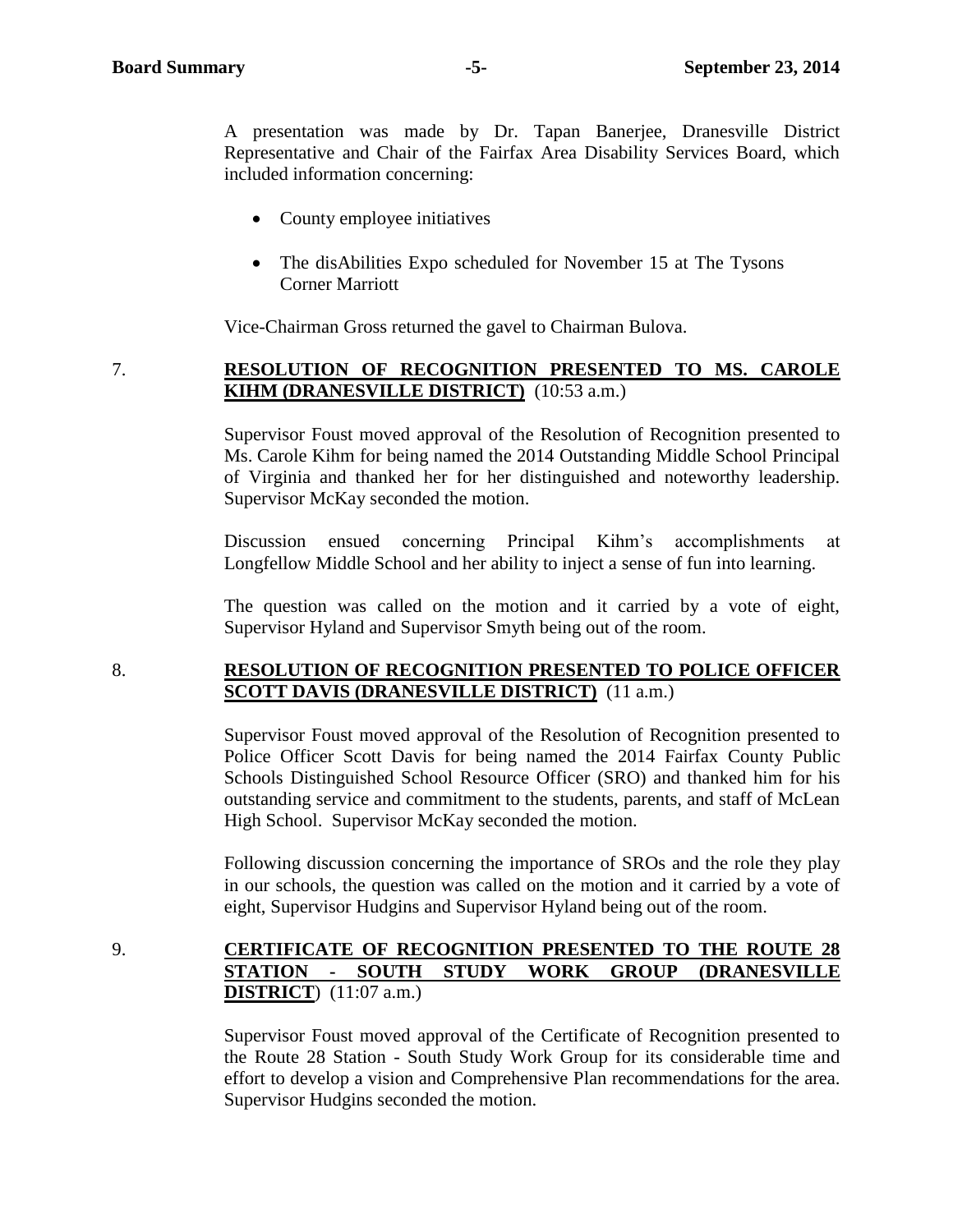Discussion ensued concerning community engagement and involvement.

The question was called on the motion and it carried by a vote of nine, Supervisor Hyland being out of the room.

# 10. **RESOLUTION OF RECOGNITION PRESENTED TO MEMBERS OF THE HERNDON WOMAN'S CLUB (DRANESVILLE DISTRICT)** (11:15 a.m.)

Supervisor Foust moved approval of the Resolution of Recognition presented to members of the Herndon Woman's Club for its seventy-fifth anniversary of extraordinary service in the community. Supervisor Hudgins seconded the motion.

Supervisor Foust announced that the Club will be holding the Fifty-sixth Annual Herndon Woman's Club Fashion Show on November 8, at the Crowne Plaza Hotel in Herndon, with this year's theme being "Cracking the Cure."

The question was called on the motion and it carried by a vote of nine, Supervisor Hyland being out of the room.

#### **ADDITIONAL BOARD MATTER**

#### 11. **RECOGNITION OF MS. TISHA DEEGHAN** (11:21 a.m.)

Chairman Bulova acknowledged the presence of Tisha Deeghan, the new Executive Director of the Community Services Board, and warmly welcomed her to the Board Auditorium.

#### **AGENDA ITEMS**

#### 12. **RESOLUTION OF RECOGNITION PRESENTED TO THE NORTHERN VIRGINIA FAMILY SERVICE (NVFS)** (11:22 a.m.)

Supervisor Smyth moved approval of the Resolution of Recognition presented to the NVFS for its ninetieth anniversary and for empowering individuals and families to improve their quality of life and promoting community cooperation and support in responding to family needs. Supervisor Herrity and Supervisor Hudgins jointly seconded the motion.

Supervisor Smyth noted that Mary Agee, NVFS president and chief executive officer, would be retiring next year and thanked her for her years of service.

Discussion ensued concerning the extensive work the NVFS does in the community including serving as a mentor to other non-profits.

The question was called on the motion and it carried by unanimous vote.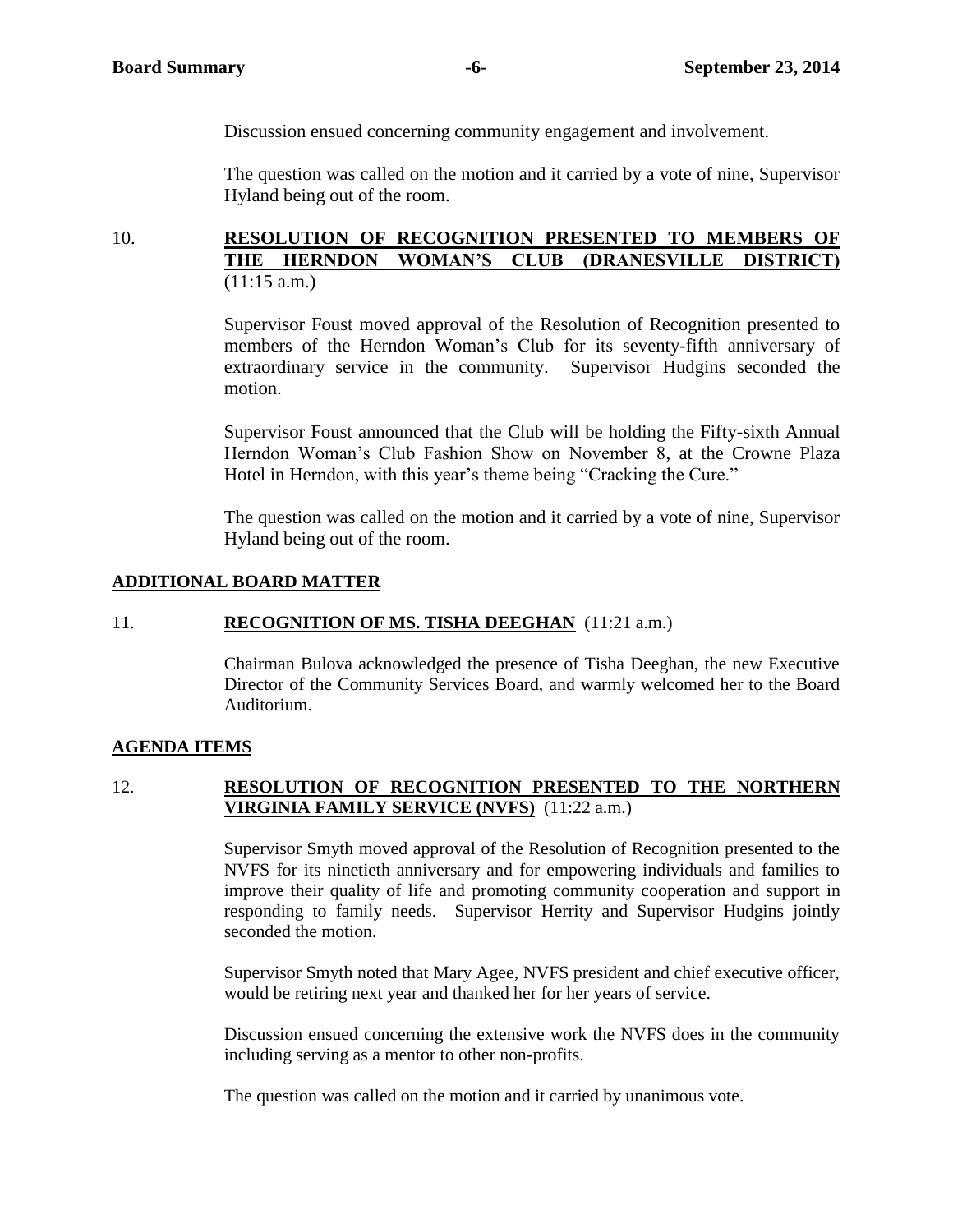#### 13. **PROCLAMATION DESIGNATING SEPTEMBER 23-30, 2014, AS**  *"VOTER REGISTRATION WEEK"* **IN FAIRFAX COUNTY** (11:39 a.m.)

Supervisor Hudgins moved approval of the Proclamation to designate September 23-30, 2014, as *"Voter Registration Week"* in Fairfax County and urged all citizens who are eligible to register to vote to check and make sure their voter registration is accurate before the October 14, 2014, deadline. Supervisor Hyland and Supervisor McKay jointly seconded the motion.

Discussion ensued concerning the importance of being prepared and participating in the voting process.

The question was called on the motion and it carried by unanimous vote.

# 14. **RESOLUTION OF RECOGNITION PRESENTED TO THE EXCEPTIONAL DESIGN AWARDS PROGRAM** (11:47 a.m.)

Chairman Bulova relinquished the Chair to Vice-Chairman Gross and moved approval of the Resolution of Recognition to recognize the Exceptional Design Awards Program for its thirtieth anniversary. Vice-Chairman Gross seconded the motion.

Following discussion, including art in architecture, the question was called on the motion and it carried by a vote of nine, Supervisor Cook being out of the room.

Vice-Chairman Gross returned the gavel to Chairman Bulova.

# 15. **10:30 A.M. – PRESENTATION OF THE EXCEPTIONAL DESIGN AWARDS** (11:54 a.m.)

Joseph J. Plumpe, Architectural Review Board Member and Chairman of the 2014 Exceptional Design Awards Jury, gave a presentation regarding the history of the program, noting that since 1985 the Fairfax Exceptional Design Awards has recognized achievements in the total design of a building and site and to create an awareness of outstanding planning and design projects among design professionals and the general public. He announced the recipients of the 2014 Exceptional Design Awards, as follows:

- *Honorable Mention:* Coviello Oral Surgery Category: Commercial office (interior) Architect: FORMA Design, Incorporated Owner/Developer: Dr. Vincent Coviello Year Built: 2013 District: Providence
- *Honorable Mention:* Halstead Square Category: Mixed Use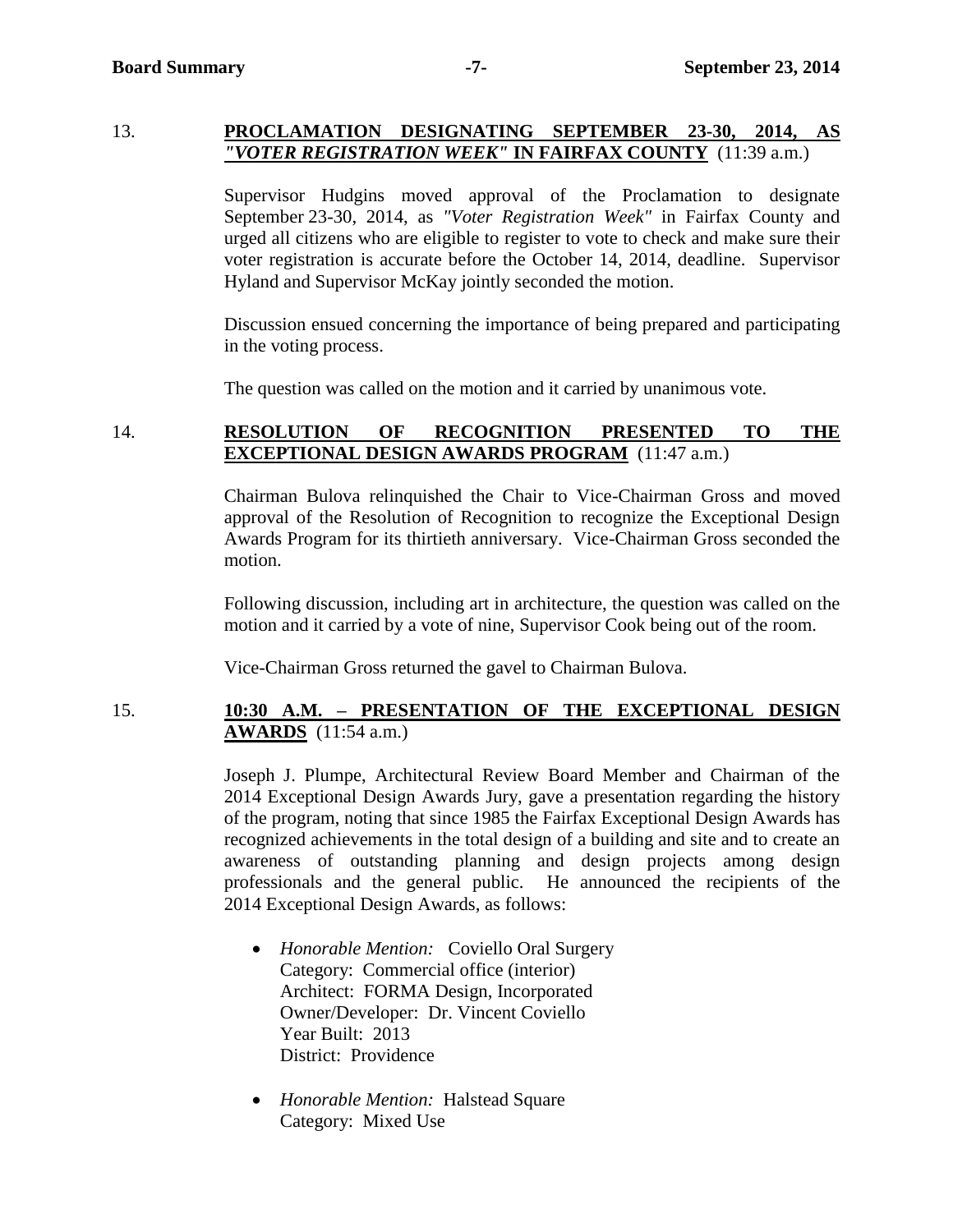Architect: SK+I Architects Owner/Developer: DSF Advisors Year Built: 2013 District: Providence

- *Merit Award:* Do Carriage House Category: Residential Architect: Ritter Norton Architects PLLC Owner/Developer: Name withheld Year Built: 2013 District: Dranesville
- *Merit Award:* The Aerospace Corporation Category: Commercial Architect: KGD Architecture (Kishimoto.Gordon.Dalaya PC) Owner/Developer: The Aerospace Corporation Year Built: 2013 District: Sully
- *Merit Award*: Tysons West Category: Mixed Use Architect: MV+A Architects Owner/Developer: JBGR Retail Year Built: 2013 District: Hunter Mill
- *Honor Award*: Banaji Pediatric Dental Specialists Category: Commercial office (interior) Architect: FORMA Design, Incorporated Owner/Developer: Girish Banaji DDS Year Built: 2013 District: Providence
- *Honor Award*: George Mason University Music/Theater Building Category: Institutional Architect: Ayers Saint Gross Owner/Developer: George Mason University Year Built: 2013 District: Braddock
- *Honor Award*: Thomas Edison High School Modernization Category: Institutional Architect: Hughes Group Architects Owner/Developer: Fairfax County Public Schools Year Built: 2012 District: Lee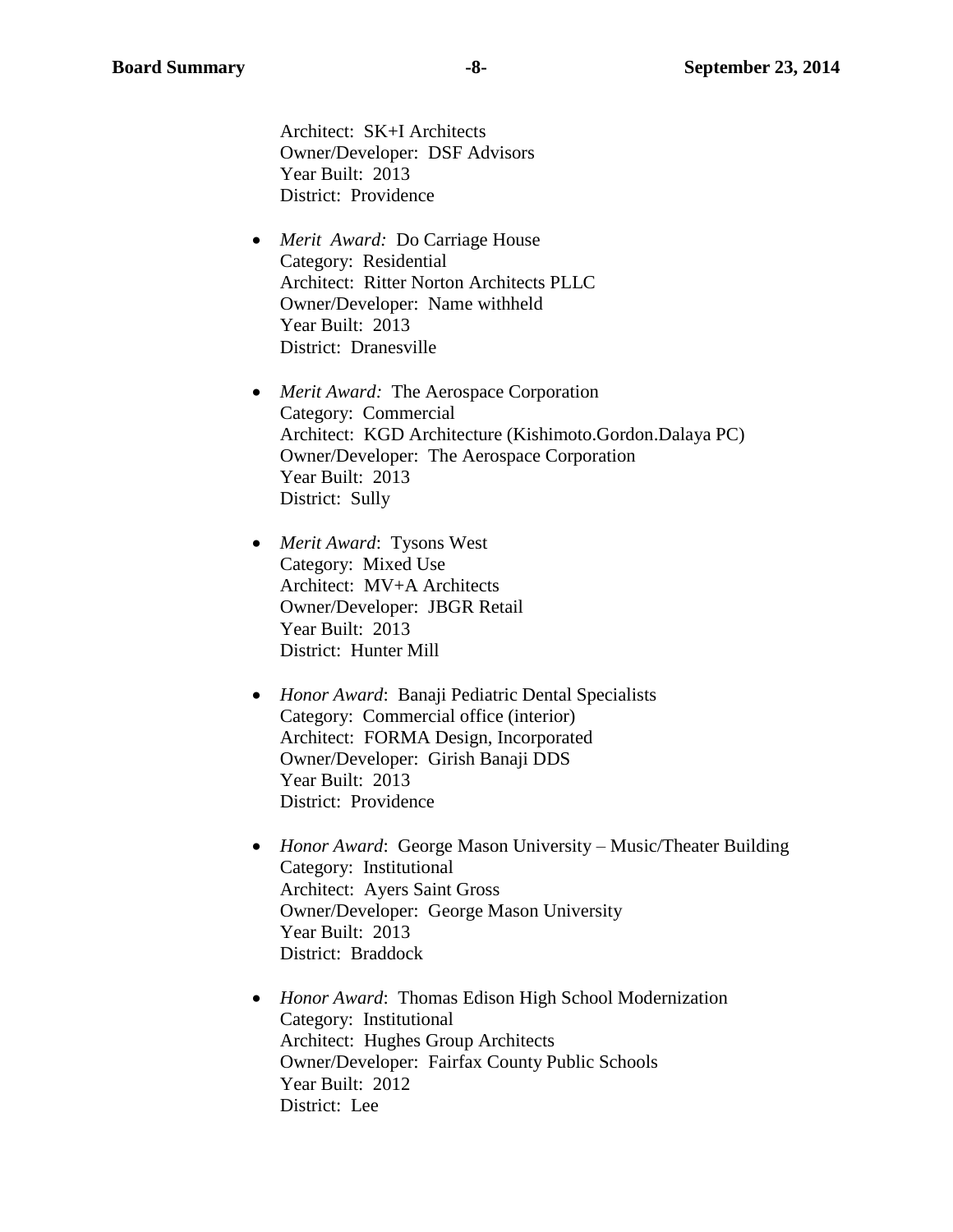# 16. **10:45 A.M. – PRESENTATION OF THE ENVIRONMENTAL EXCELLENCE AWARDS** (12:09 p.m.)

(BACs) Linda Burchfiel, member of the Environmental Quality Advisory Council, gave a presentation on the history of the awards which are divided into the following categories: resident; business; organization; and County employee. She then presented the Environmental Excellence Awards to:

- *County Resident* Mr. John DeNoyer
- *County Resident* Ms. Ann Csonka (posthumously)
- *County Employee* Ms. Joyce Doughty
- *Business* Davis, Carter, Scott LTD
- *Business –* Guernsey Office Products
- *Organization* Potomac Environmental Research and Education Center, George Mason University

#### **EBE:ebe**

# 79. **11 A.M. – APPOINTMENTS TO CITIZEN BOARDS, AUTHORITIES, COMMISSIONS, AND ADVISORY GROUPS** (12:20 p.m.)

(APPTS)

(BACs) Supervisor Gross moved approval of the appointments and reappointments of those individuals identified in the final copy of "Appointments to be Heard September 23, 2014," as distributed around the dais. Supervisor Foust seconded the motion.

> Supervisor Cook asked to amend the motion to reappoint Ms. Monica Jackson as the Braddock District Representative to the Child Care Advisory Council. This was accepted.

> Supervisor Hyland asked to amend the motion to defer the reappointment of the At-Large #1 Representative to the Wetlands Board. This was accepted.

> The question was called on the motion, as amended, and it carried by unanimous vote.

Appointments are as follows:

# **ADVISORY SOCIAL SERVICES BOARD**

Appointment of:

Dr. Nancy Dalton Hall as the Mason District Representative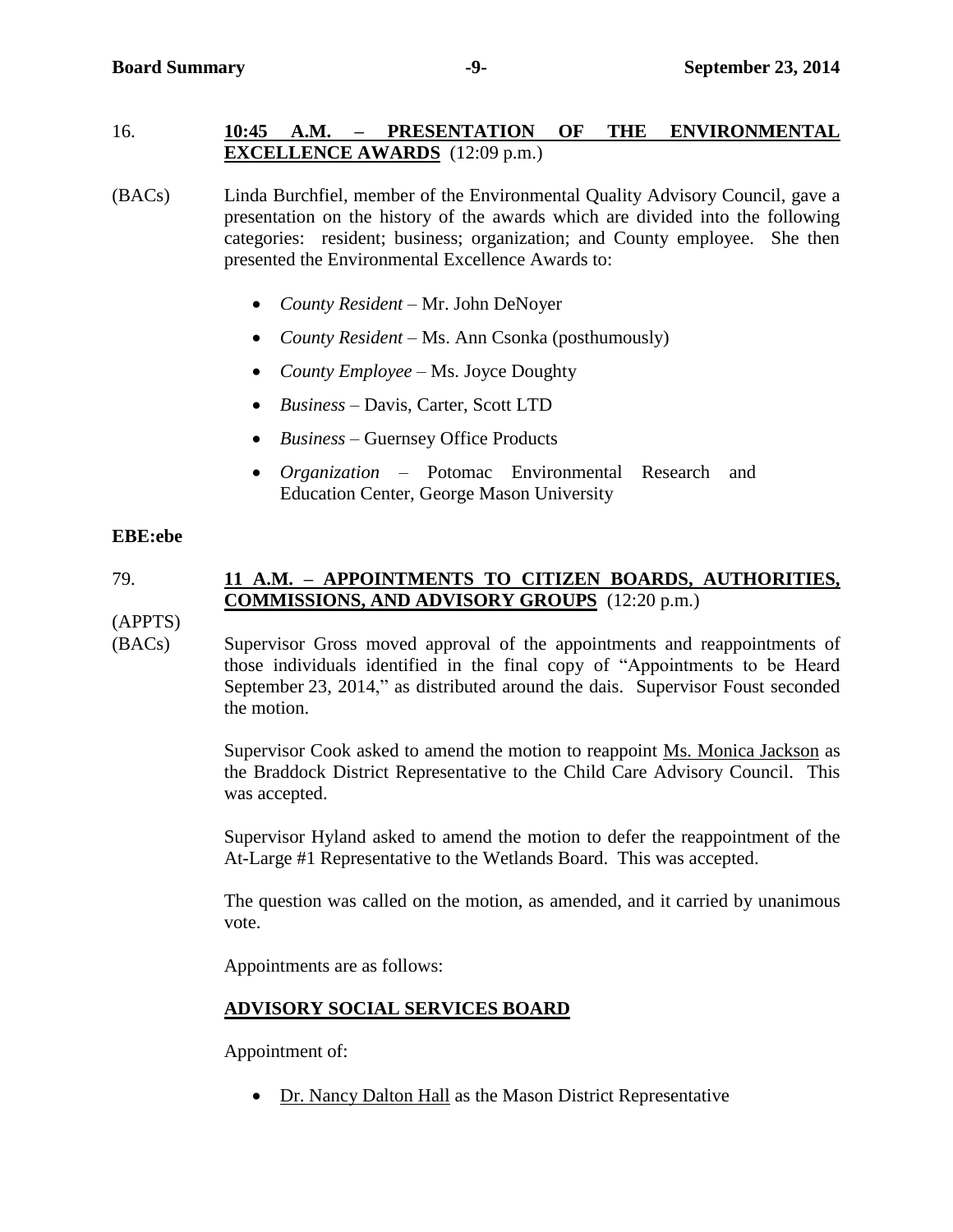Ms. Meg Keadle Rayford as the Sully District Representative

The Board deferred the appointment of the Lee and Mount Vernon District Representatives.

# **AFFORDABLE DWELLING UNIT ADVISORY BOARD**

The Board deferred the appointment of the Builder (Single Family) and Lending Institution Representatives.

# **AIRPORTS ADVISORY COMMITTEE**

The Board deferred the appointment of the Mason District Representative.

# **ARCHITECTURAL REVIEW BOARD**

Reappointment of:

 Mr. Christopher Daniel as the Related Professional Group #5 Representative

The Board deferred the appointment of the Archaeologist Representative.

#### **ATHLETIC COUNCIL**

The Board deferred the appointment of the Braddock District Alternate and the Lee District Principal Representatives.

# **BARBARA VARON VOLUNTEER AWARD SELECTION COMMITTEE**

The Board deferred the appointment of the Lee District Representative.

# **BOARD OF BUILDING AND FIRE PREVENTION CODE OF APPEALS**

The Board deferred the appointment of the Alternate #2 Representative.

#### **CELEBRATE FAIRFAX INCORPORATED BOARD OF DIRECTORS**

Reappointment of

- Mr. Jason Chung as the At-Large #2 Representative
- Ms. Jill Patrick as the At-Large #3 Representative

The Board deferred the appointment of the At-Large #1 Representative.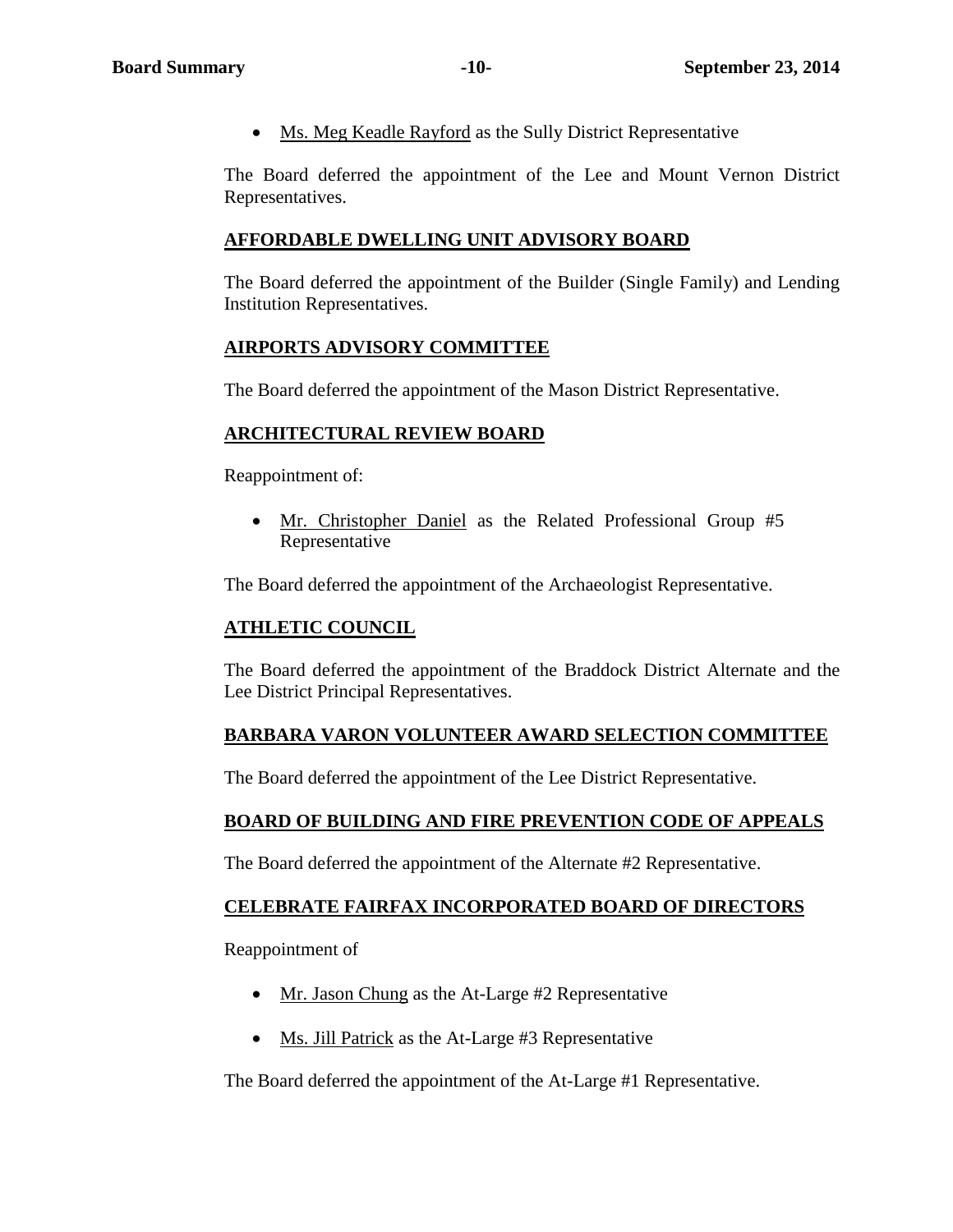# **CHESAPEAKE BAY PRESERVATION ORDINANCE EXCEPTION REVIEW COMMITTEE**

The Board deferred the appointment of the Sully District Representative.

# **CHILD CARE ADVISORY COUNCIL**

Reappointment of:

- Ms. Monica Jackson as the Braddock District Representative
- Ms. Rosemary A. Kendall as the Dranesville District Representative
- Ms. Wynne Busman as the Mason District Representative
- Mr. Hugh Mac Cannon as the Springfield District Representative

The Board deferred the appointment of the Lee, Mount Vernon, and Providence District Representatives.

# **CITIZEN CORPS COUNCIL**

Appointment of:

Ms. Linda J. Waller as the Lee District Representative

The Board deferred the appointment of the Hunter Mill District Representative.

# **COMMISSION FOR WOMEN**

The Board deferred the appointment of the Braddock District Representative.

# **COMMISSION ON AGING**

Appointment of:

- Ms. Sharron Dreyer as the Lee District Representative
- Mr. Denton Urban Kent as the Mason District Representative

# **COMMISSION ON ORGAN AND TISSUE DONATION AND TRANSPORTATION**

The Board deferred the appointment of the At-Large, Lee, and Mount Vernon District Representatives.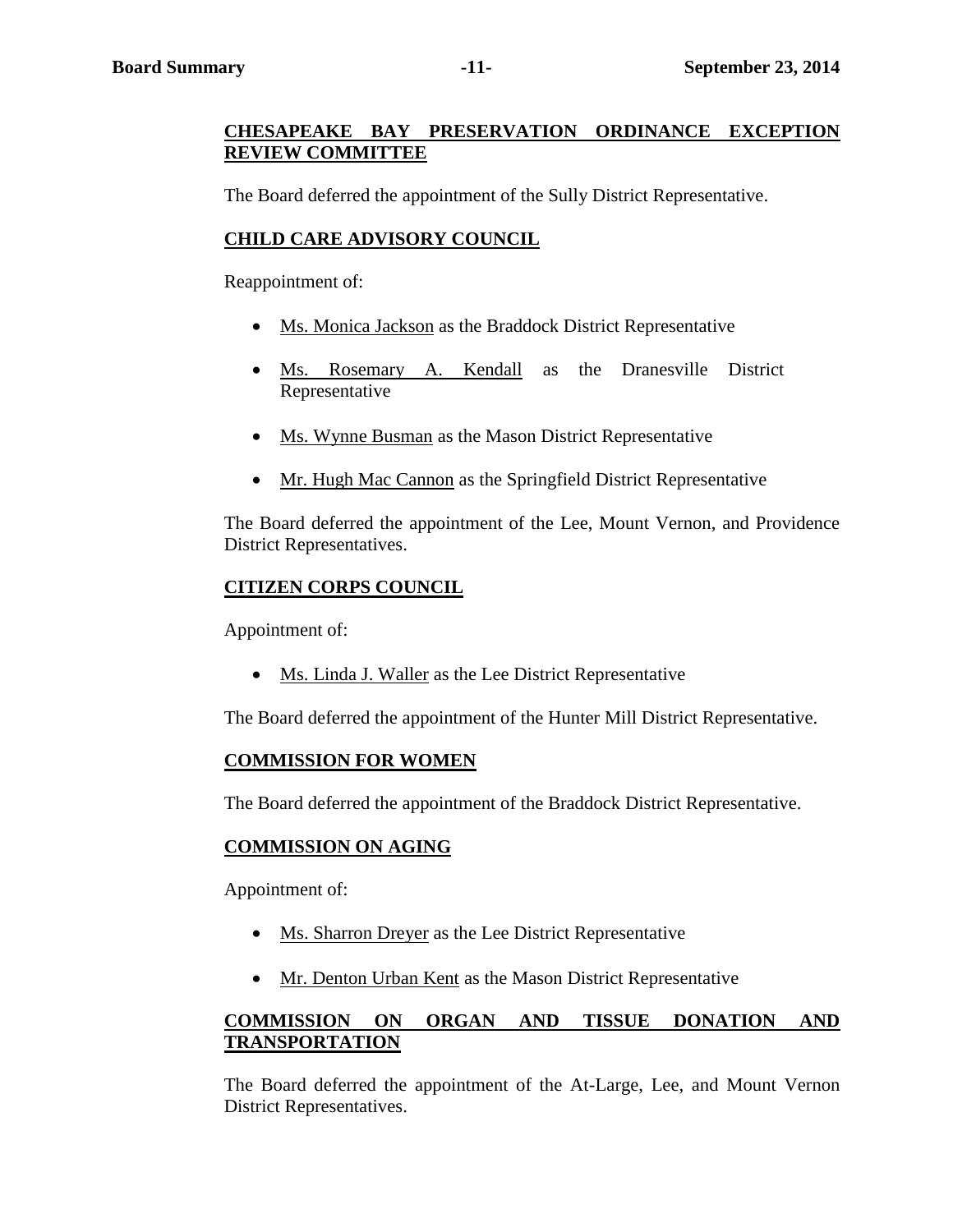# **CONSUMER PROTECTION COMMISSION**

Reappointment of:

• Mr. Wes Callender as the Fairfax County Resident #6 Representative

The Board deferred the appointment of the Fairfax County Resident #2 Representative.

# **CRIMINAL JUSTICE ADVISORY BOARD (CJAB)**

Appointment of:

• Ms. Janice Shafer as the Sully District Representative

# **FAIRFAX AREA DISABILITY SERVICES BOARD**

Appointment of:

 Ms. Alexandra Dixon as the At-Large #1 Business Community Representative

The Board deferred the appointment of the Sully District Representative.

# **FAIRFAX COMMUNITY LONG TERM CARE COORDINATING COUNCIL**

Confirmation of:

- Ms. Jennifer L. Disano as an Educational Organization #4 Representative
- Ms. Elizabeth D'Alelio as the Advisory Social Services Board Representative
- Mr. Stephen A. Morrison as the Advocacy Organizations #2 Representative
- Ms. Doris Ray as the Advocacy Organizations #3 Representative
- Mr. Steve Yaffe as the Community/Religious Leaders #1 Representative
- Mr. Gerald Hopkins as the Community/Religious Leaders #2 Representative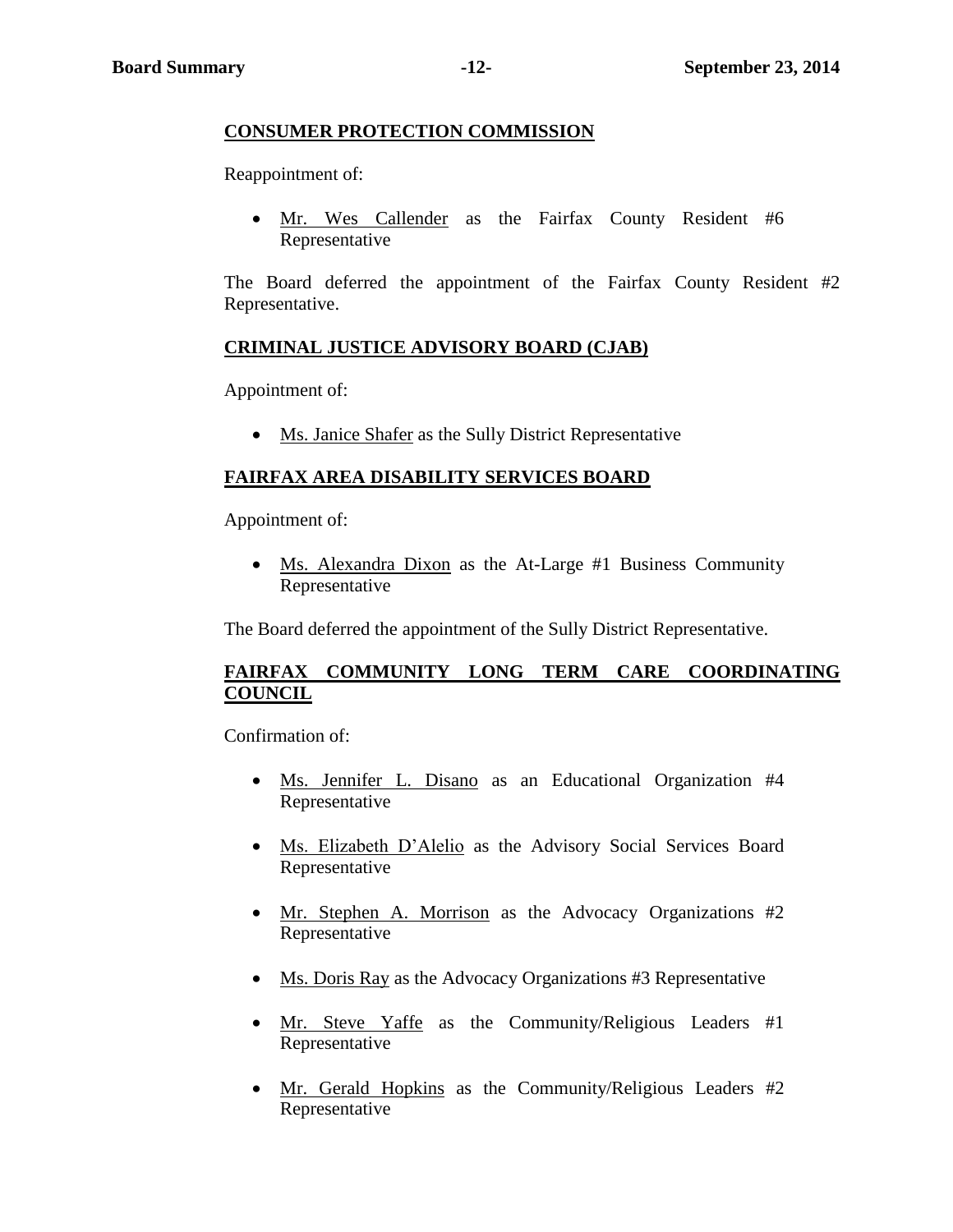- Ms. Gracie Ortiz as the Community/Religious Leaders #6 Representative
- Ms. Betty Ann Yurkewitch Community/Religious Leaders #9 Representative
- Mr. Paul Browne as the Community/Religious Leaders #10 Representative
- Ms. Maureen Hallman as the Constituents/Consumer #2 Representative
- Ms. Dorothy Keenan as the Constituents/Consumer #3 Representative
- Dr. Michael Behrmann as the Educational Organizations #1 Representative
- Ms. Ann L. Long as the Educational Organizations #5 Representative
- Mr. Albert J. McAloon as the Redevelopment and Housing Authority Board Representative
- Mrs. Rosanne L. Rodilosso as the Health Care Advisory Board Representative
- Ms. Patricia D. Williams as the Long Term Care Provider #1 Representative
- Ms. Sharon F. Canner as the Long Term Care Provider #4 Representative
- Mr. Myles Nienstadt as the Long Term Care Provider #10 Representative
- Ms. C. Courtney H. Nuzzo as the Long Term Care Provider #11 Representative
- Ms. Donna A. Goldbranson as the as the Long Term Care Provider #12 Representative
- Ms. April-Lyn Pinch Keeler as the Long Term Care Provider #13 Representative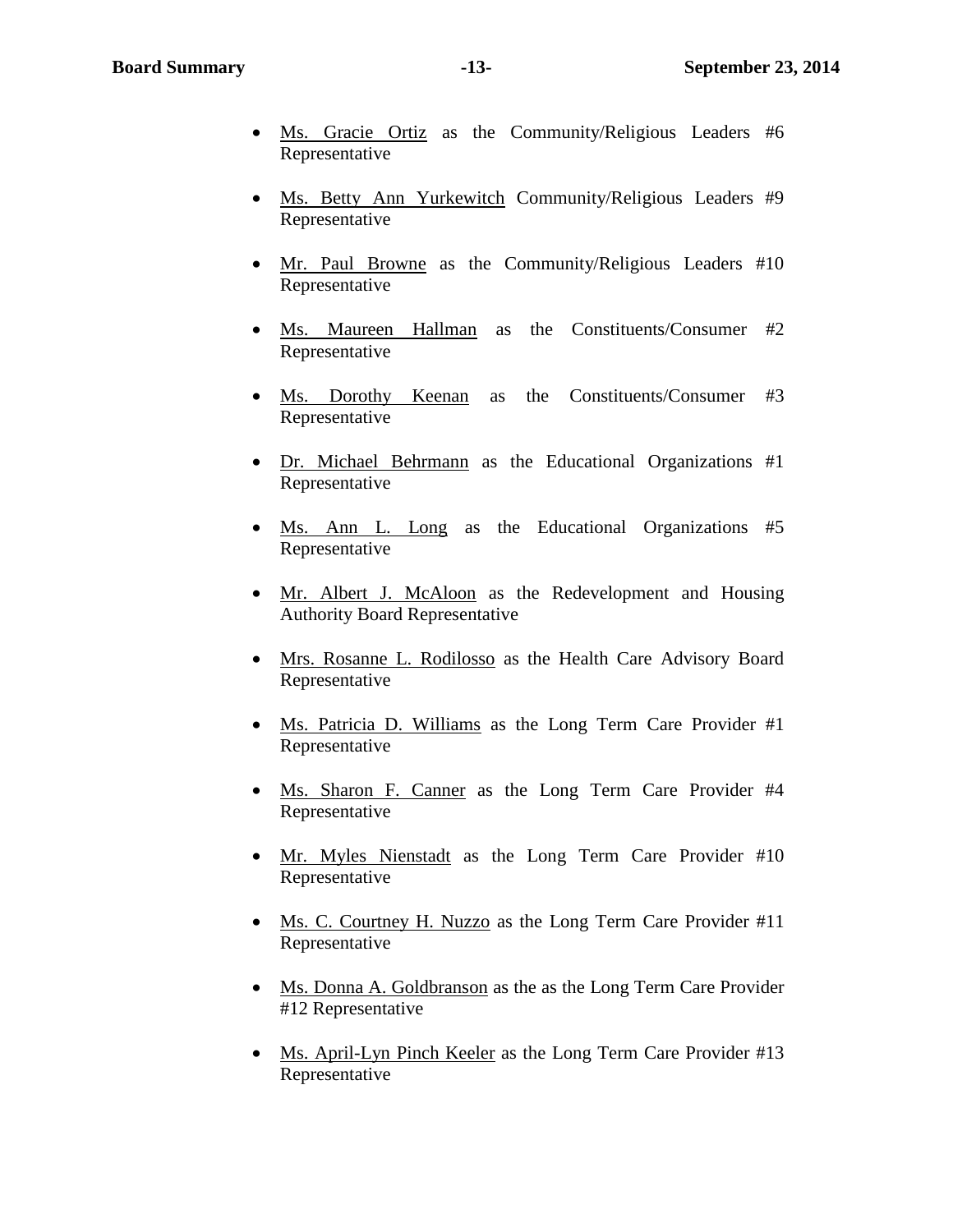• Mr. Steve Gurney as the Long Term Care Provider #14 Representative

# **FAIRFAX COUNTY CONVENTION AND VISITORS CORPORATION BOARD OF DIRECTORS**

The Board deferred the appointment of the Hunter Mill District Representative.

# **HEALTH CARE ADVISORY BOARD**

The Board deferred the appointment of the Sully District Representative.

# **HEALTH SYSTEMS AGENCY BOARD**

The Board deferred the appointment of the Consumer #4 and #6 and the Provider #1 Representatives.

# **HUMAN RIGHTS COMMISSION**

Appointment of:

- Ms. Mona Malik as the At-Large #9 Representative
- Mr. Shahid S. Malik as At-Large #11 Representative

The Board deferred the appointment of the At-Large #2, #8, and #12 Representatives.

# **HUMAN SERVICES COUNCIL**

Appointment of:

• Reverend LaVerne M. Gill as the Hunter Mill District #1 Representative

The Board deferred the appointment of the Lee District #1 and Mount Vernon District #2 Representatives.

# **JUVENILE AND DOMESTIC RELATIONS DISTRICT COURT CITIZENS ADVISORY COUNCIL**

The Board deferred the appointment of the Braddock District Representative.

# **OVERSIGHT COMMITTEE ON DRINKING AND DRIVING**

The Board deferred the appointment of the At-Large Chairman's, Hunter Mill, Lee, and Providence District Representatives.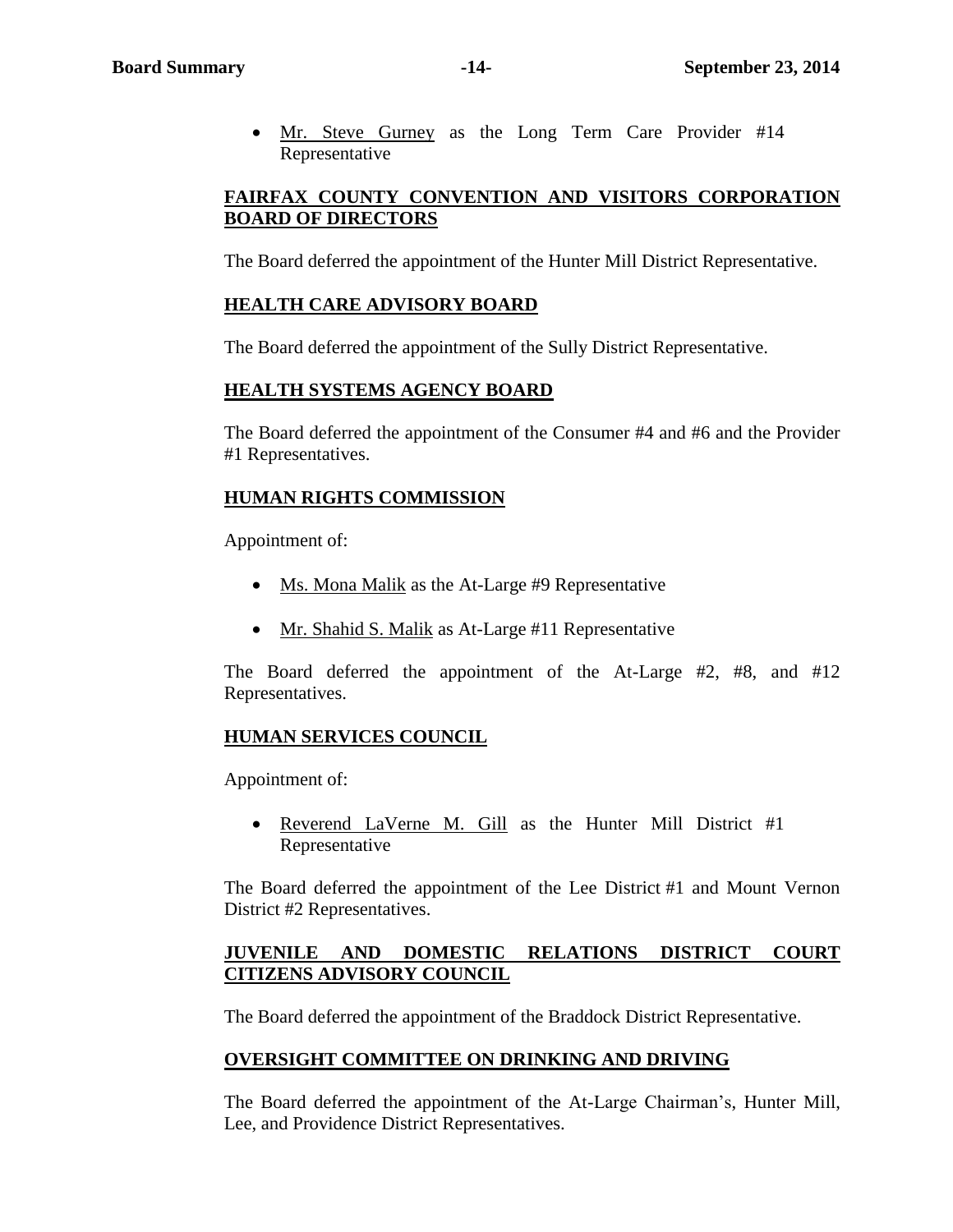# **ROAD VIEWERS BOARD**

The Board deferred the appointment of the At-Large #4 Representative.

# **SOUTHGATE COMMUNITY CENTER ADVISORY COUNCIL**

The Board deferred the appointment of the Fairfax County #3 and #5 Representatives.

Confirmation of:

• Mr. Andy Sigle as the Reston Association #2 Representative

#### **TENANT LANDLORD COMMISSION**

The Board deferred the appointment of the Condo Owner and the Tenant Member #2 and #3 Representatives.

# **TRAILS AND SIDEWALKS COMMITTEE**

The Board deferred the appointment of the Mason District Representative.

#### **TRANSPORTATION ADVISORY COMMISSION**

Appointment of:

• Mr. Alan G. Young as the At-Large Representative

The Board deferred the appointment of the Providence District Representative.

#### **TRESPASS TOWING ADVISORY BOARD**

Appointment of:

• MPO Steven Lescallett as the Citizen Alternate Representative

The Board deferred the appointment of the Towing #1 Representative.

#### **WETLANDS BOARD**

The Board deferred the appointment of the At-Large #1 Representative.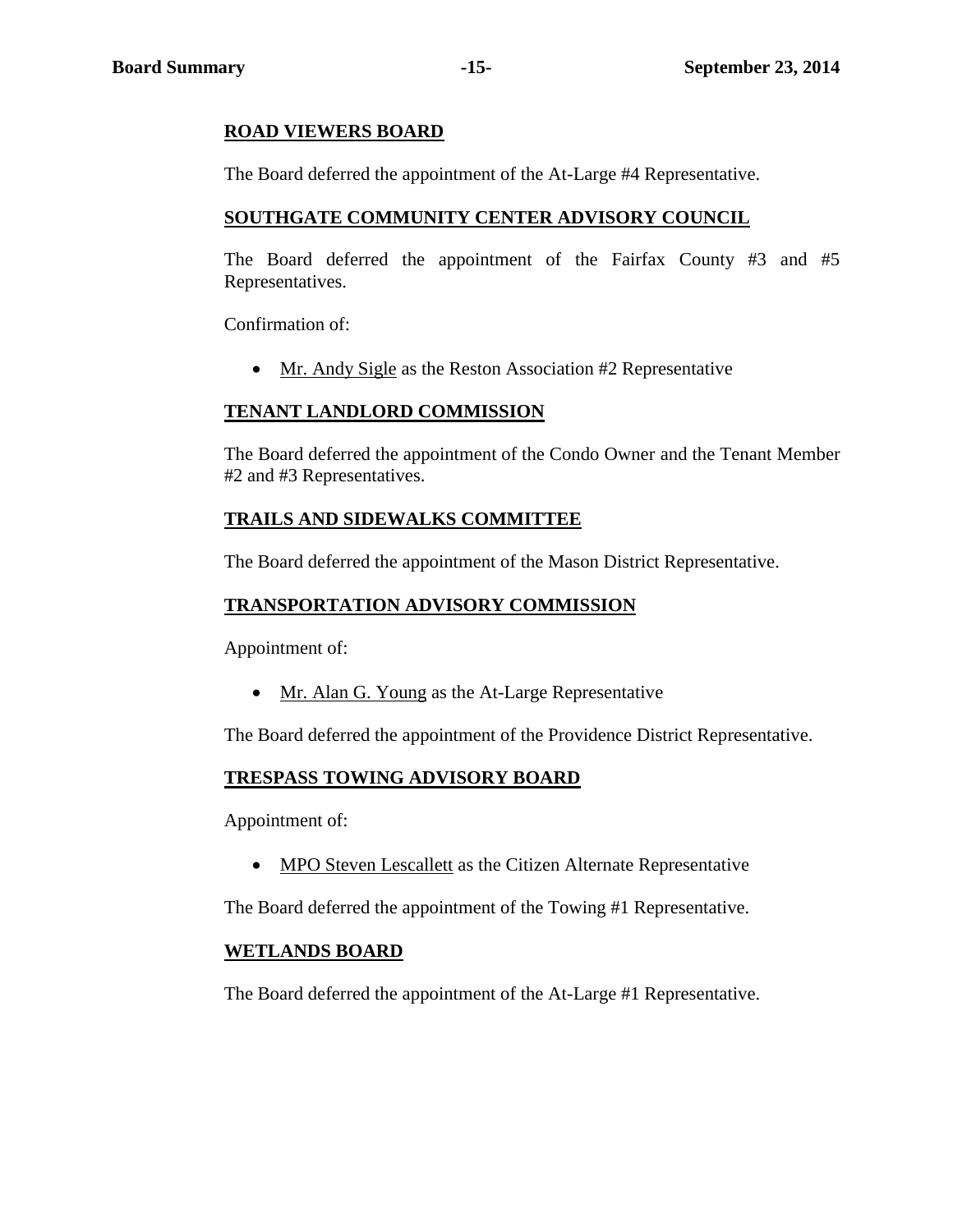# **DAL:dal**

# 18. **ADMINISTRATIVE ITEMS** (12:22 p.m.)

Supervisor Gross moved approval of the Administrative Items. Supervisor Hudgins and Supervisor Hyland jointly seconded the motion.

Supervisor Cook called the Board's attention to ADMIN 3 – Authorization for the Fairfax County Health Department to Apply for and Accept Grant Funding from the Virginia Health Care Foundation to Improve Regional Local Specialty Health Care Access and asked unanimous consent that the Board direct staff to report with more information regarding specialist physicians being unavailable in Northern Virginia because they do not accept some insurances and/or Medicaid. Without objection, it was so ordered.

The question was called on the motion and it carried by unanimous vote, Supervisor Cook, Supervisor Foust, Supervisor Frey, Supervisor Gross, Supervisor Herrity, Supervisor Hudgins, Supervisor Hyland, Supervisor McKay, Supervisor Smyth, and Chairman Bulova voting "AYE."

# **ADMIN 1 – STREETS INTO THE SECONDARY SYSTEM (DRANESVILLE AND HUNTER MILL DISTRICTS)**

(R) Approved the request that the streets listed below be accepted into the State Secondary System:

| <b>District</b> | Street                                                                |
|-----------------|-----------------------------------------------------------------------|
| Dranesville     | Towlston Road (Route 676)<br>[Additional Right-of-Way]<br>(ROW) Only] |
|                 | <b>Peacock Station Road</b><br>(Route 639)<br>(Additional ROW Only)   |
| Hunter Mill     | <b>Fairfax County Parkway</b><br>(Route 286)<br>(Additional ROW Only) |
|                 | <b>Baron Cameron Avenue</b><br>(Route 606)<br>(Additional ROW Only)   |
|                 | Bennington Woods Road<br>(Route 6390)<br>(Additional ROW Only)        |
|                 |                                                                       |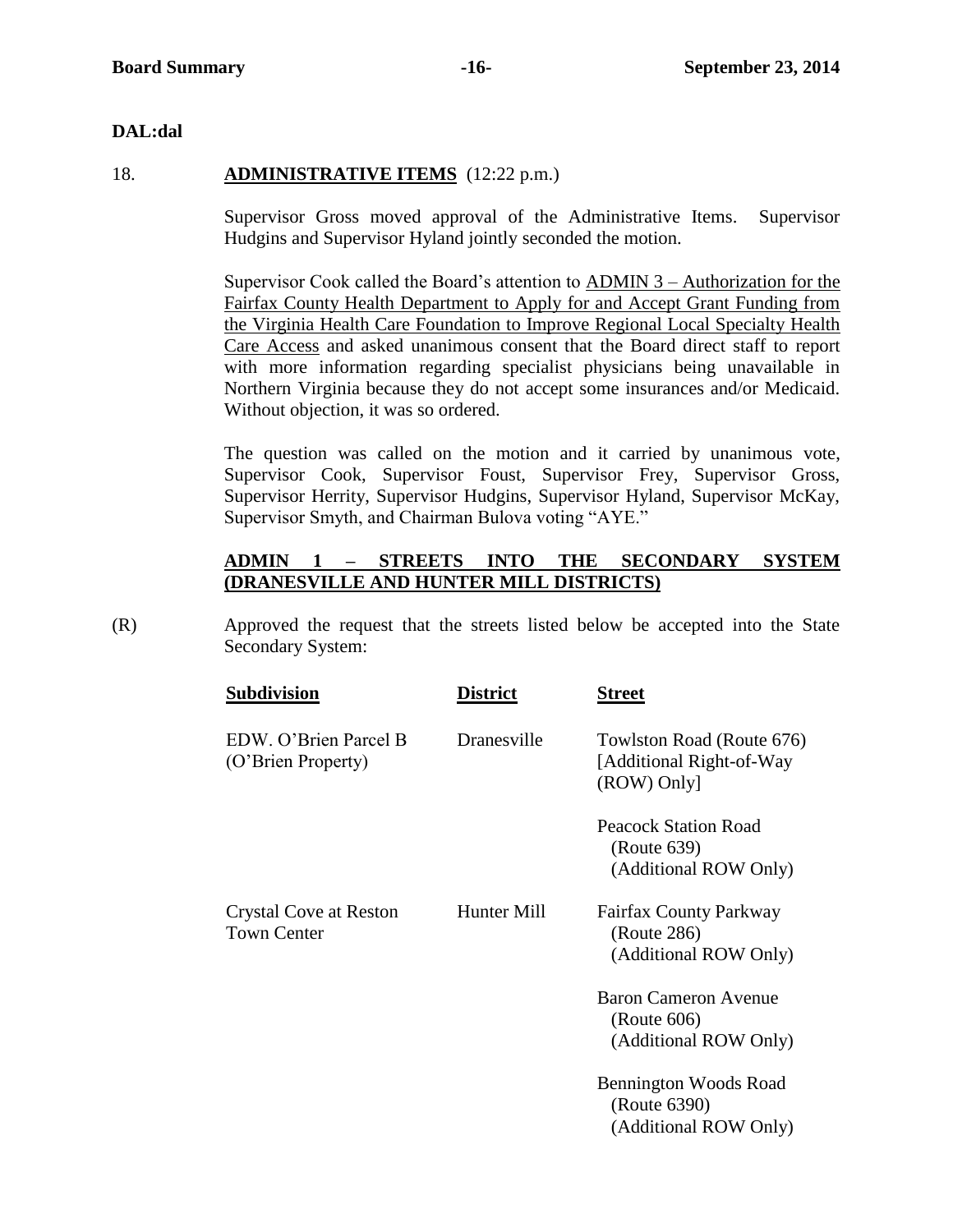# **ADMIN 2 – EXTENSION OF REVIEW PERIODS FOR 2232 REVIEW APPLICATIONS (DRANESVILLE, MASON, BRADDOCK, AND MOUNT VERNON DISTRICTS)**

Authorized the extension of review periods for the following Public Facility (2232) Review Applications to the dates noted:

| Application<br>Number | Description                                                                                                                                                                              | New Date          |
|-----------------------|------------------------------------------------------------------------------------------------------------------------------------------------------------------------------------------|-------------------|
| FS-D14-22             | <b>Verizon Wireless</b><br><b>Modification of Telecommunications</b><br>Facility<br>1633 Davidson Road<br>McLean, Virginia<br><b>Dranesville District</b>                                | November 28, 2014 |
| FS-M14-23             | Sprint<br>Rooftop Co-location<br>4114 Woodland Road<br>Annandale, Virginia<br><b>Mason District</b>                                                                                      | December 4, 2014  |
| 2232A-Y11-9-1         | <b>AT&amp;T Wireless/New Cingular Wireless</b><br><b>Installation of DAS</b><br><b>Telecommunications Facility</b><br>11342 Lee Highway<br>Fairfax, Virginia<br><b>Braddock District</b> | December 5, 2014  |
| FS-V14-16             | <b>Verizon Wireless</b><br><b>Installation of Telecommunications</b><br><b>Facility on Existing Tower</b><br>10112 Furnace Road<br>Lorton, Virginia<br><b>Mount Vernon District</b>      | December 5, 2014  |
| FSA-H00-100-1         | Sirius XM Radio, Incorporated<br><b>Modification of Telecommunications</b><br>Facility<br>2340 Dulles Corner Boulevard<br>Herndon, Virginia<br><b>Dranesville District</b>               | December 5, 2014  |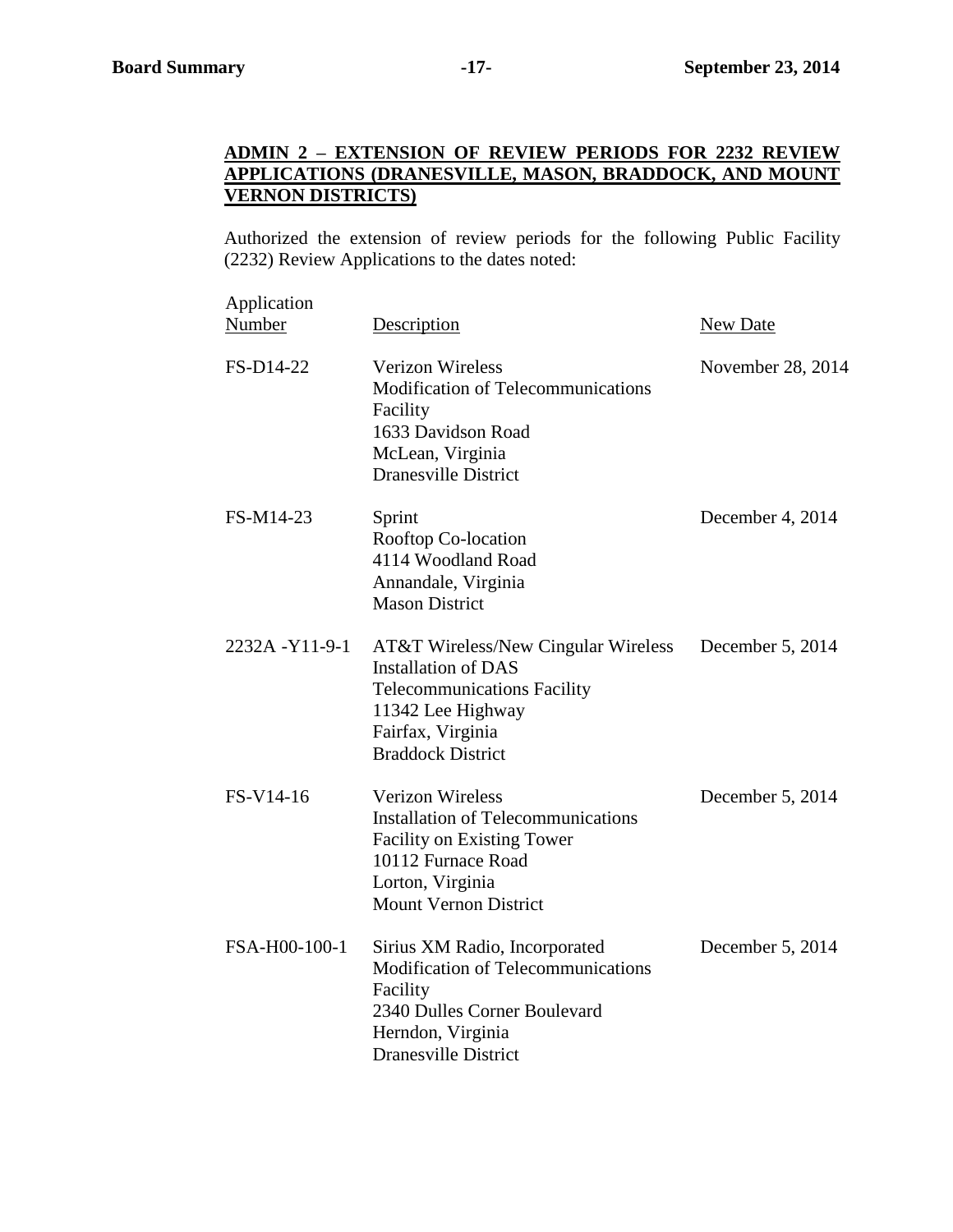# **ADMIN 3 – AUTHORIZATION FOR THE FAIRFAX COUNTY HEALTH DEPARTMENT TO APPLY FOR AND ACCEPT GRANT FUNDING FROM THE VIRGINIA HEALTH CARE FOUNDATION (VHCF) TO IMPROVE REGIONAL LOCAL SPECIALTY HEALTH CARE ACCESS**

(NOTE: Earlier in the meeting, action was taken regarding specialist physicians. See page 16.)

Authorized the Health Department to apply for and accept grant funding in the amount of \$318,363 from VHCF to support the implementation of a centralized specialty referral office to coordinate local specialty care access for patients receiving primary care health services from regional safety net providers to achieve greater efficiencies and benefits for patients. The required 25 percent local contribution will be met by utilizing in-kind resources from the Health Department and its community partners.

# 19. **A-1 – ADOPTION OF THE 50+ COMMUNITY ACTION PLAN** (12:24 p.m.)

(NOTE: Earlier in the meeting, action was taken regarding this item. See Clerk's Summary Item #4.)

Chairman Bulova noted that earlier in the meeting action was taken regarding the 50+ Community Action Plan which helps the County in planning and developing programs and services for and working with the private sector to serve the aging population in the County.

# 20. **A-2 – APPROVAL OF COMMENTS ON THE DRAFT REAL PROPERTY MASTER PLAN AND THE DRAFT ENVIRONMENTAL IMPACT STATEMENT (DEIS) FOR SHORT-TERM PROJECTS AND REAL PROPERTY MASTER PLAN UPDATE AT FORT BELVOIR, VIRGINIA**  $(12:24 \text{ p.m.})$

Supervisor Hyland moved that the Board concur in the recommendation of staff and approve and transmit the comments prepared by staff to the National Capital Planning Commission and Fort Belvoir. Supervisor McKay seconded the motion and it carried by unanimous vote.

# 21. **A-3 – APPROVAL OF A DRAFT BOARD OF SUPERVISOR'S MEETING SCHEDULE WITH AN AMENDMENT TO THE MONTH OF FEBRUARY 2015** (12:26 p.m.)

Supervisor Gross moved that the Board concur in the recommendation of staff and approve the new draft Board meeting schedule for 2015, which includes a change to the February meeting date. Chairman Bulova seconded the motion noting that this change allows the Board additional time for discussion and a Board Budget Committee meeting after the presentation of the budget by the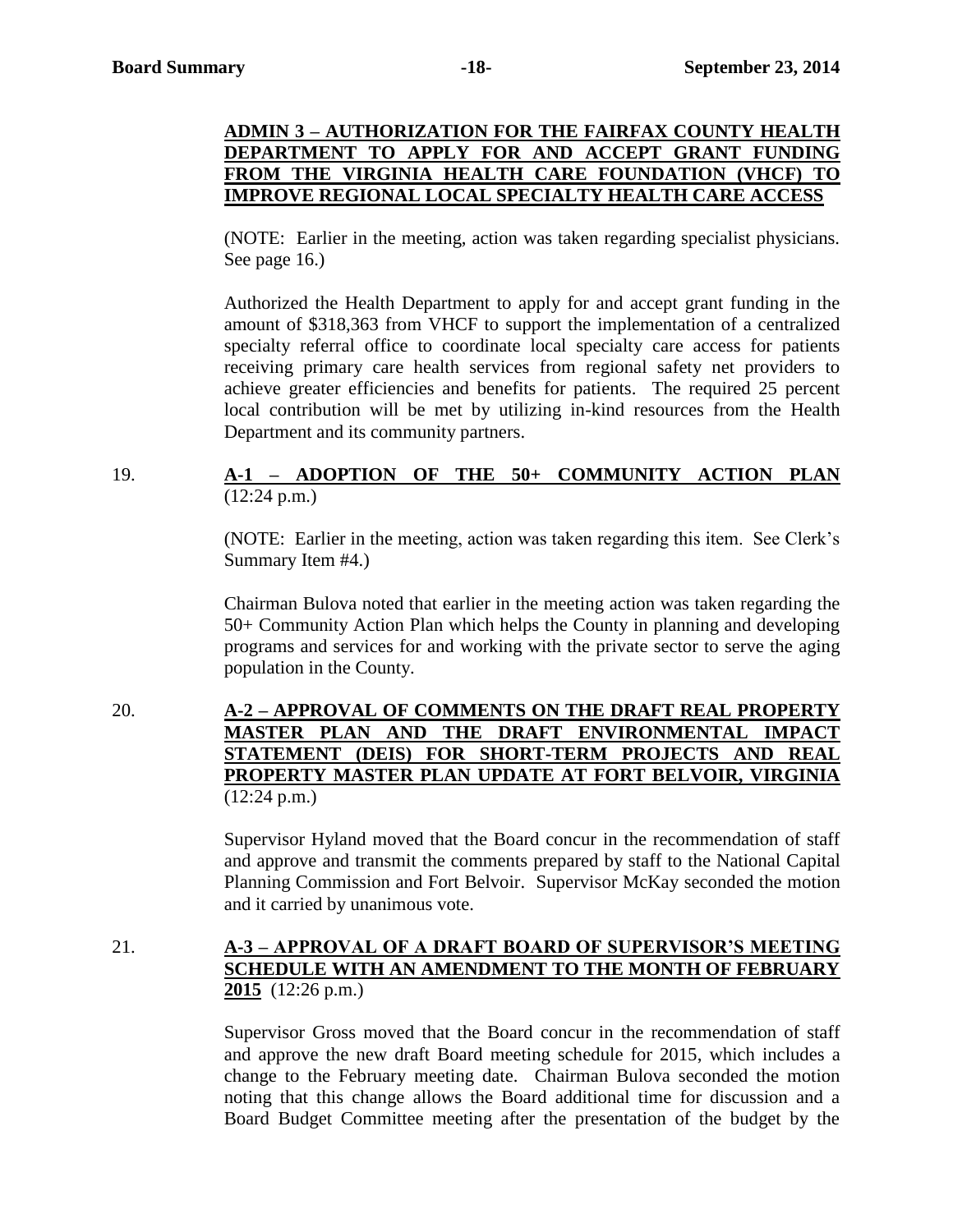County Executive. It also allows more time to discuss the advertisement of a tax rate.

Supervisor Gross noted a precaution that, historically, President's Day weekend has had snowstorms, so the February meeting date could be affected.

The question was called on the motion and it carried by unanimous vote.

# **ADDITIONAL BOARD MATTERS**

#### 22. **PROCLAMATION REQUESTS** (12:29 p.m.)

Chairman Bulova relinquished the Chair to Vice-Chairman Gross and asked unanimous consent that the Board direct staff to:

- Invite representatives from the Department of Family Services to appear before the Board to receive a proclamation declaring November 2014 as *"National Adoption Month"* in Fairfax County, to be presented at the Board meeting on October 28, 2014.
- Prepare and send a proclamation to Ms. Hannah Rothwell recognizing October 2014 as *"Dysautonomia Awareness Month"* in Fairfax County. Dysautonomia is a term used to describe a number of conditions caused by a malfunction of the autonomic nervous system.

Without objection, it was so ordered.

#### 23. **SYRIAN REFUGEE BLANKET DRIVE** (12:30 p.m.)

Chairman Bulova said that the Northern Virginia Regional Commission is once again coordinating a regional effort to collect blankets for refugees who are fleeing from Syria and other countries to Turkey to escape violence in the Middle East. Last year more than 18,000 blankets were collected during the drive and shipped to Turkey.

This year's blanket drive will take place November 1–22, 2014, with collection locations throughout Northern Virginia. Chairman Bulova will co-chair this effort with Loudoun County Board Chairman Scott York. Last year, the County's Faith Communities in Action coalition and the Office of Community and Faith liaison did an excellent job mobilizing assistance for this humanitarian effort, and she would ask if they again could lead the blanket drive this year in the County.

The Chairman's Office is planning once again to serve as a blanket donation collection point and she invited Members of the Board to consider doing the same. Details on the collection drive and locations can be found at [www.helpsvrianrefugees.net.](http://www.helpsvrianrefugees.net/)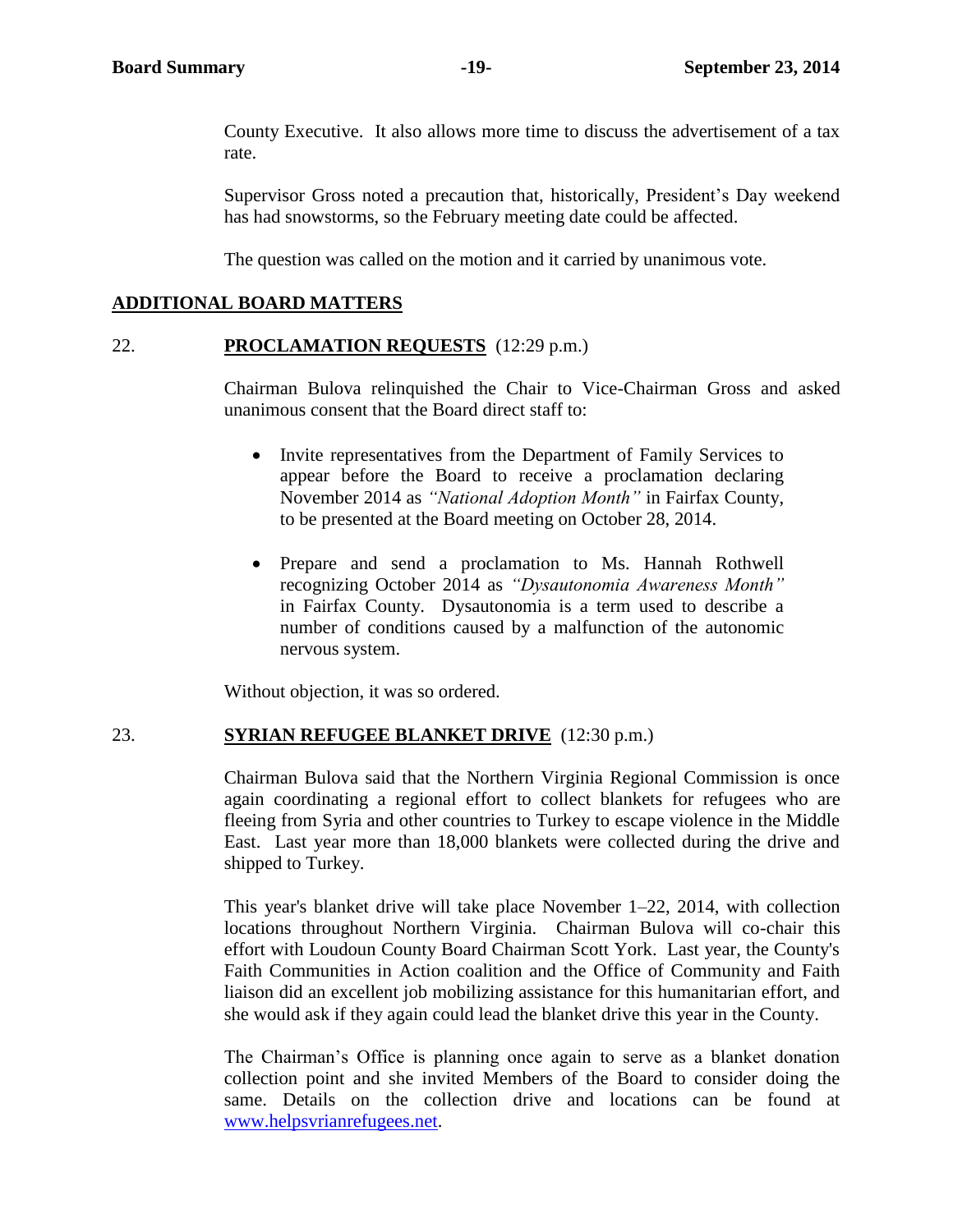Therefore, Chairman Bulova asked unanimous consent that the Board direct the Office of Public Affairs and the Office of Community and Faith liaison to help share information about this opportunity to help. Without objection, it was so ordered.

# 24. **UNITED STATES ENVIRONMENTAL PROTECTION AGENCY (EPA) PROPOSED RULE ON CARBON EMISSIONS** (12:31 p.m.)

Chairman Bulova said that the EPA has developed new guidelines regarding carbon dioxide emissions reductions for existing fossil-fuel electric generating units under the Clean Air Act and directed states to design programs to achieve the needed reductions. The Virginia Department of Environmental Quality (DEQ) has been tasked with developing a program for the Commonwealth and the draft program is currently open for public comment.

The County has supported policies to address climate change in its annual legislative program since 2008. At the same time, new regulations for existing facilities could have an impact on the rates local residents pay on their electric bills. Chairman Bulova said, from working on the Private Sector Energy Task Force, that Dominion Virginia Power is taking proactive steps to reduce emissions from its generation facilities. Given the impact this rule could have for residents and the environment, it is important for the County to participate in this process.

Therefore, Chairman Bulova asked unanimous consent that the Board direct the Utility Branch of the Department of Cable and Consumer Services to review DEQ's proposed rule under Section 111d of the Clean Air Act and prepare a letter citing the strengths of the proposal, as well as any area of potential concern, for the Board's approval at its October 7 Board meeting. Without objection, it was so ordered.

Vice-Chairman Gross returned the gavel to Chairman Bulova.

# 25. **REQUEST FOR EXPEDITED PROCESSING – SPECIAL EXCEPTION AMENDMENT APPLICATION SEA 94-D-002-2 (DRANESVILLE DISTRICT)** (12:33 p.m.)

Supervisor Foust said that Wesley Hamel Lewinsville LLC has filed Special Exception Amendment Application SEA 94-D-002-2 for an 8.65 acre property located at 1609 Great Falls Street, McLean, Tax Map Parcel 30-3 ((1)) 42, to develop a senior independent living residence. The existing building, once an elementary school, houses a 22-unit senior independent residence, the Lewinsville Senior Center, an adult day health care center, and two separate private child day care centers.

The previously-approved Special Exception Amendment Application SEA-94-D-002 and Public Facilities Application 2232-D03-09 permits the redevelopment of the site to include the addition of a 60-bed assisted living facility with commercial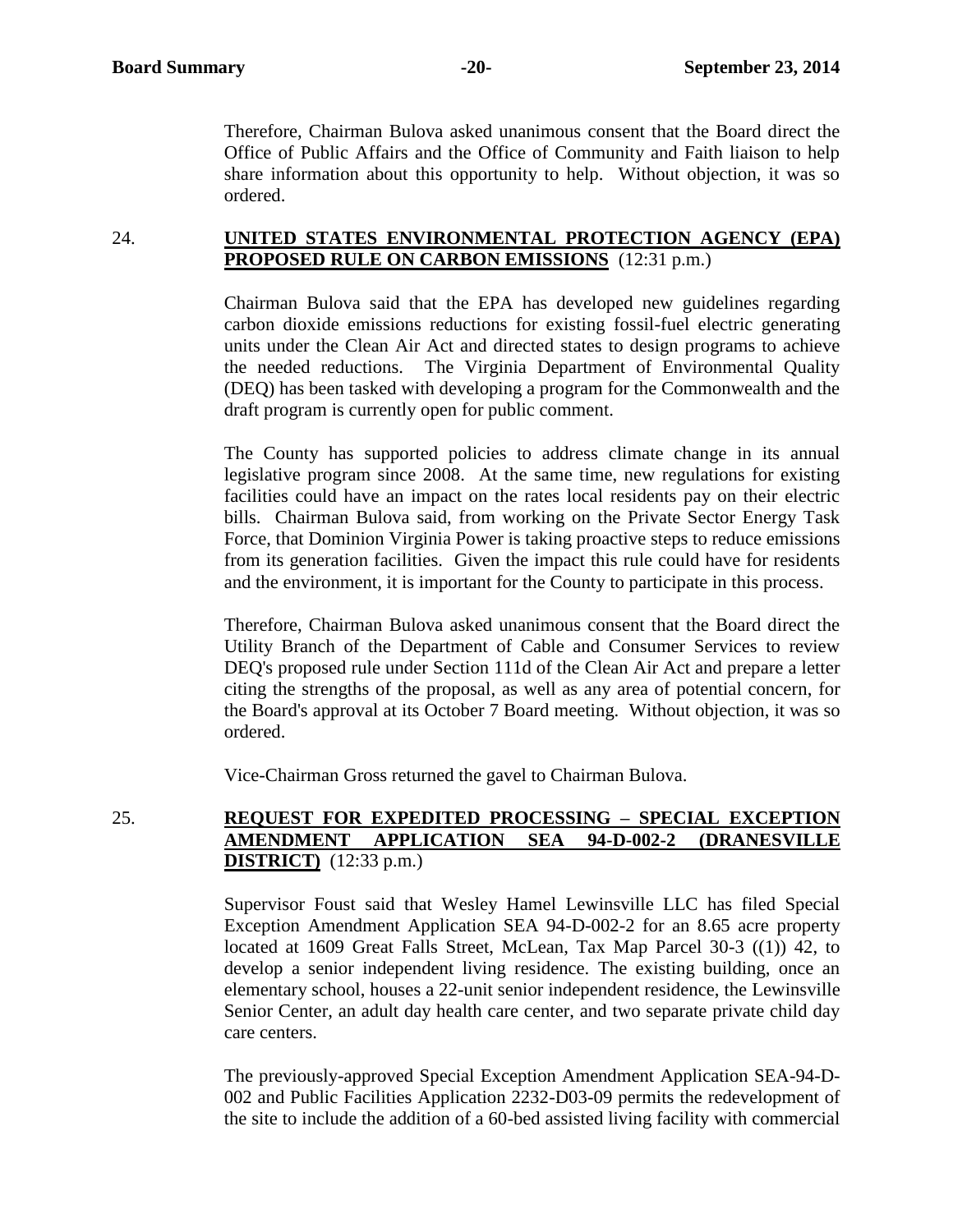kitchen and dining facility. Due to the costs to construct and operate an assisted living facility, the County has elected to pursue the independent living senior residential model that could be constructed and operated under a ground lease at no cost to the County.

On May 14, 2012, the Board advertised a Request for Proposal (RFP) for the Lewinsville Senior Center and Independent Living Residence Development. Pursuant to the RFP, the County sought a developer to act as agent for the County to file a special exception amendment to supersede the previous approval in 2004.

On July 29, 2014, the Board approved an Interim Agreement with Wesley Hamel. Under the agreement, Wesley Hamel is required to prepare and submit an application to the Virginia Housing and Development Authority for nine percent Low Income Housing Tax Credits in 2015 and again in 2016 if not initially successful. To file the tax credit application, Wesley Hamel must demonstrate that it has control of the site. Supervisor Foust said it is critical to proceed as quickly as possible with the review of this application for Wesley Hamel to meet the VHDA deadline of March 6, 2015, for the submission of its application.

Therefore, Supervisor Foust moved that the Board expedite the processing of this application and direct the Director of the Zoning Evaluation Division, Department of Planning and Zoning, to schedule the public hearing before the Board for Special Exception Amendment Application SEA 94-D-002-2 on a date no later than February 3, 2015\*, and that the site plan associated with the development be processed concurrently. This motion should not be construed as a favorable recommendation by the Board on Special Exception Amendment Application SEA 94-D-002-2 and does not relieve the applicant from compliance with the provisions of all applicable ordinances, regulations, or adopted standards in any way. Supervisor McKay seconded the motion and it carried by unanimous vote.

(\*NOTE: Earlier in the meeting, the Board approved a new Draft Meeting Schedule for calendar year 2015. The February meeting is scheduled for February 17, 2015.)

#### 26. **MPAartfest (DRANESVILLE DISTRICT)** (12:37 p.m.)

Supervisor Foust said that on Sunday, October 5, 2014, from 10 a.m. to 5 p.m., the McLean Project for the Arts (MPA) will present its eighth annual community MPAartfest. This occasion transforms the McLean Central Park into a lively landscape of mini-art galleries, showcasing and offering for sale the work of a diverse group of 50 juried artists. Admission is free.

MPAartfest includes activities to captivate art-lovers of all ages. The Children's ArtWalk will display the work of youth artists from McLean area schools. In the Hands-On Art Studio, visitors will have the opportunity to create a Mandala (Sanskrit for circle) for themselves and for the community art "quilt."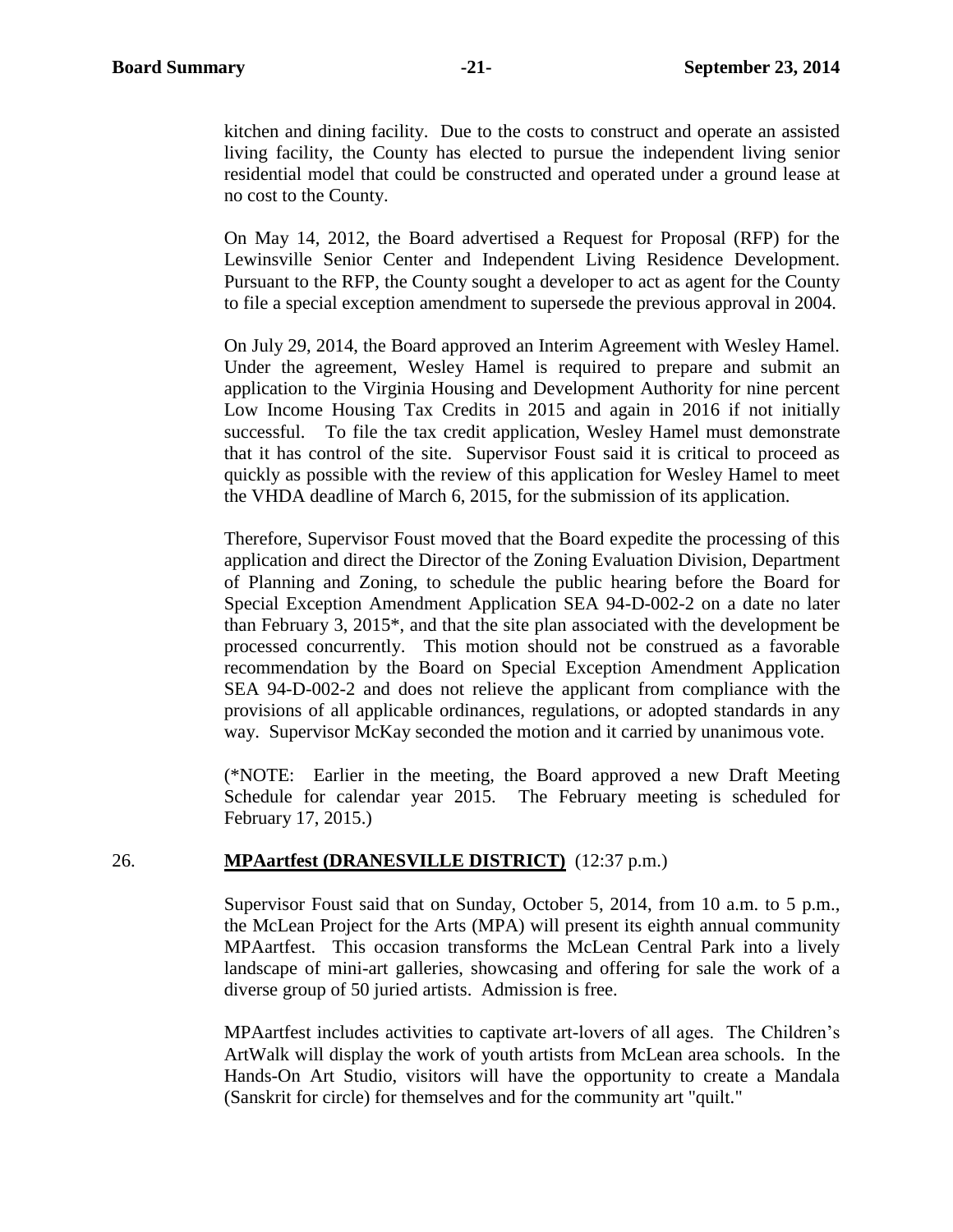Tours of MPA's Gallery exhibitions will be offered at noon and 3 p.m. beginning in the McLean Community Center lobby. Local entertainers will perform throughout the day, and local restaurants will offer refreshments for sale. This wonderful event connects art and the community within the beautiful setting of McLean Central Park. Supervisor Foust thanked MPA, its many volunteers, corporate and community sponsors, and other community volunteers, for creating such an outstanding experience.

Supervisor Foust asked unanimous consent that the Board direct the Office of Public Affairs to distribute information publicizing this event including to County offices, libraries, public schools, and community groups. Without objection, it was so ordered.

# 27. **REQUEST FOR RECOGNITION – DR. ROBERT TEMPLIN (BRADDOCK DISTRICT)** (12:38 p.m.)

Supervisor Cook announced that Dr. Robert Templin, a great contributor to Braddock District and the County, is retiring after more than 10 years as president of Northern Virginia Community College (NOVA).

Dr. Templin said that "NOVA is one of the top colleges in the country for creating higher education opportunities and producing outstanding graduates." Much of the success of NOVA can be attributed to the work of Dr. Templin. He was outstanding at working with the community and the Board, and will be missed.

Under Dr. Templin's leadership, the college achieved numerous milestones, including enrolling more than 500,000 credit and noncredit students. Eighty percent of the enrollment growth comes from minority, low income, and firstgeneration college students. NOVA also increased the number of graduates by 120 percent to over 6,000 graduates annually.

Jointly with Chairman Bulova, Supervisor Cook asked unanimous consent that the Board direct staff to invite Dr. Templin to appear before the Board to be recognized for his long service to NOVA and the community. Without objection, it was so ordered.

# 28. **REQUEST TO SCHEDULE A PUBLIC HEARING FOR NCL XI, LLC – REZONING/FINAL DEVELOPMENT PLAN APPLICATION RZ/FDP 2014-BR-009 (BRADDOCK DISTRICT)** (12:39 p.m.)

Supervisor Cook said that NCL XI, LLC, has filed two concurrent rezoning/final development plan applications (RZ/FDP 2014-BR-009) on Tax Map Parcel 77-2  $((1))$  14 to rezone approximately 8.08 acres from R-1 to PDH-3 which would permit 17 single-family detached dwelling units at a density of 2.1 dwelling units per acre. The applicant recently proposed a development plan showing a new access point from Zion Drive that would be consistent with the Comprehensive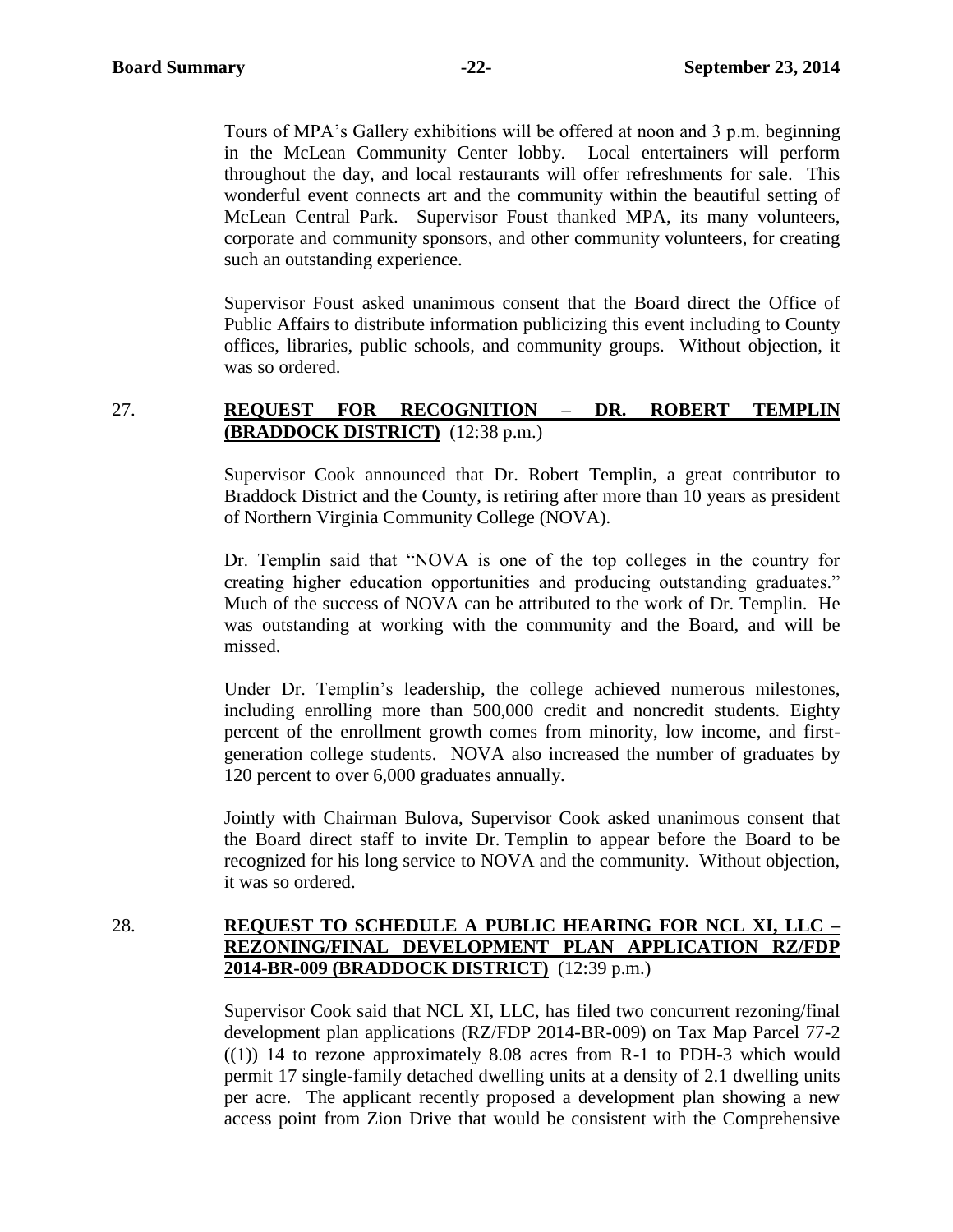Plan and help facilitate future development of adjacent properties to the north. The Planning Commission public hearing is scheduled for November 6, 2014, and these applications are ready to move forward for a public hearing before the Board.

Therefore, Supervisor Cook moved that the Board direct staff to expedite the scheduling of a public hearing for Rezoning/Final Development Plan Application RZ/FDP 2014-BR-009 to be held before the Board on December 2, 2014. This motion should not be construed as a favorable recommendation by the Board on the proposed applications and does not relieve the applicant from compliance with the provisions of all applicable ordinances, regulations, or adopted standards in any way. Supervisor Hyland seconded the motion and it carried by unanimous vote.

# 29. **REQUEST TO SCHEDULE A PUBLIC HEARING FOR NVR, INCORPORATED – REZONING/FINAL DEVELOPMENT PLAN APPLICATION RZ/FDP 2014-BR-007 (BRADDOCK DISTRICT)** (12:40 p.m.)

Supervisor Cook said that last February, NVR, Incorporated, filed Rezoning/Final Development Plan Application RZ/FDP 2014-BR-007, on Tax Map Parcel 56-2  $((1))$  and  $((4))$ , to rezone approximately 13.8 acres from R-1 to PDH-3. This proposal would permit 41 single-family detached dwelling units at a density of 2.95 dwelling units per acre. The applicant recently submitted a revised development plan which responds to concerns raised by staff and the community. The Planning Commission public hearing is scheduled for November 6, 2014, and the application is now ready to move forward for a public hearing before the Board.

Therefore, Supervisor Cook moved that the Board direct staff to expedite the scheduling of a public hearing for Rezoning/Final Development Plan Application RZ/FDP 2014-BR-007 to be held before the Board on November 18, 2014. This motion should not be construed as a favorable recommendation by the Board on the proposed applications and does not relieve the applicant from compliance with the provisions of all applicable ordinances, regulations, or adopted standards in any way. Supervisor Foust seconded the motion and it carried by unanimous vote.

#### 30. **HEROIN USE IN THE COUNTY** (12:42 p.m.)

Supervisor Herrity said that the rise in heroin-associated deaths over the last few years is no secret, and has gained the attention of the media and many of the political leaders. Congressman Frank Wolf has been holding town hall meetings across his district to raise awareness, meeting with the Northwest Virginia Regional Drug Task Force Command Board who have described the problem as an "epidemic" and a "crisis," and has also been urging the Governor to set up a State-wide task force to tackle the problem. Supervisor Herrity said some may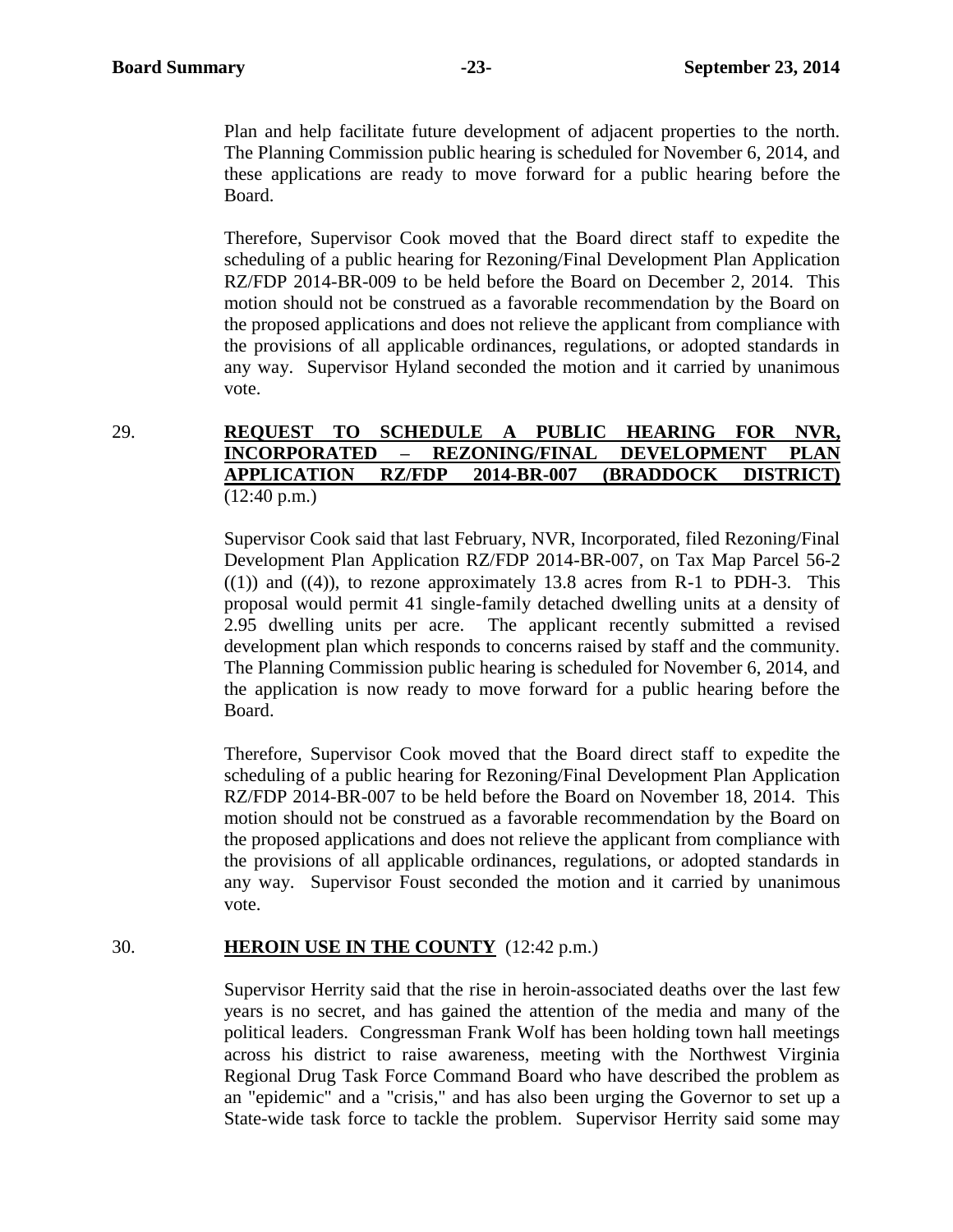have seen two weeks ago that Attorney General Mark Herring also announced a plan, at a meeting with the Virginia Association with Chiefs of Police, to try to curb this terrible scourge. The problem is real and the County needs to ensure that it is prepared to address it in the County.

Heroin use, and subsequently heroin overdoses are on the rise in Virginia. Overdoses doubled in Virginia between 2011 and 2013, and according to the *Washington Post* the problem is worse in Northern Virginia where overdoses saw a 163 percent rise in the same time period. These numbers may even be artificially low because currently hospitals are not required to report overdoses to the police. This is a problem the County cannot afford to ignore.

Heroin is here, it is on the doorstep and in communities, and often goes unnoticed. Prescription pills, especially Oxycontin and pain medications, have been seen as the gateway, and when users can no longer get ahold of, or afford to get ahold of those pills, they turn to the cheaper, easily accessible, and deadlier heroin. This problem ranges through all demographics, it does not have "a face," and for that reason often goes unnoticed until it is too late. Just two weeks ago the County lost yet another youth to this terrible drug in the Mount Vernon area who was a good student, a soccer, golf, and hockey player, who went on to the University of Virginia and excelled. Someone you would not ever associate as a drug user at face value.

Supervisor Herrity attached several relevant news articles about this problem to his written Board Matter for perusal.

Therefore, Supervisor Herrity moved that the Board:

- Direct the County Executive to prepare a report documenting the extent of the problem and its impacts on the County, and what steps are being taken/should be taken to address the problem.
- Direct staff to add the subjects of heroin and K2-Spice to the agenda for discussion at the next Public Safety Committee meeting.

Supervisor Hyland and Supervisor McKay jointly seconded the motion.

Chairman Bulova stated that inherent in the motion is a request to work with the schools to get information and coordinate efforts.

Supervisor Cook asked to amend the motion to:

• Direct staff to review the Fairfax County Youth Survey; specifically its questions regarding combatting substance abuse, and whether they are specific to the type of substance being used.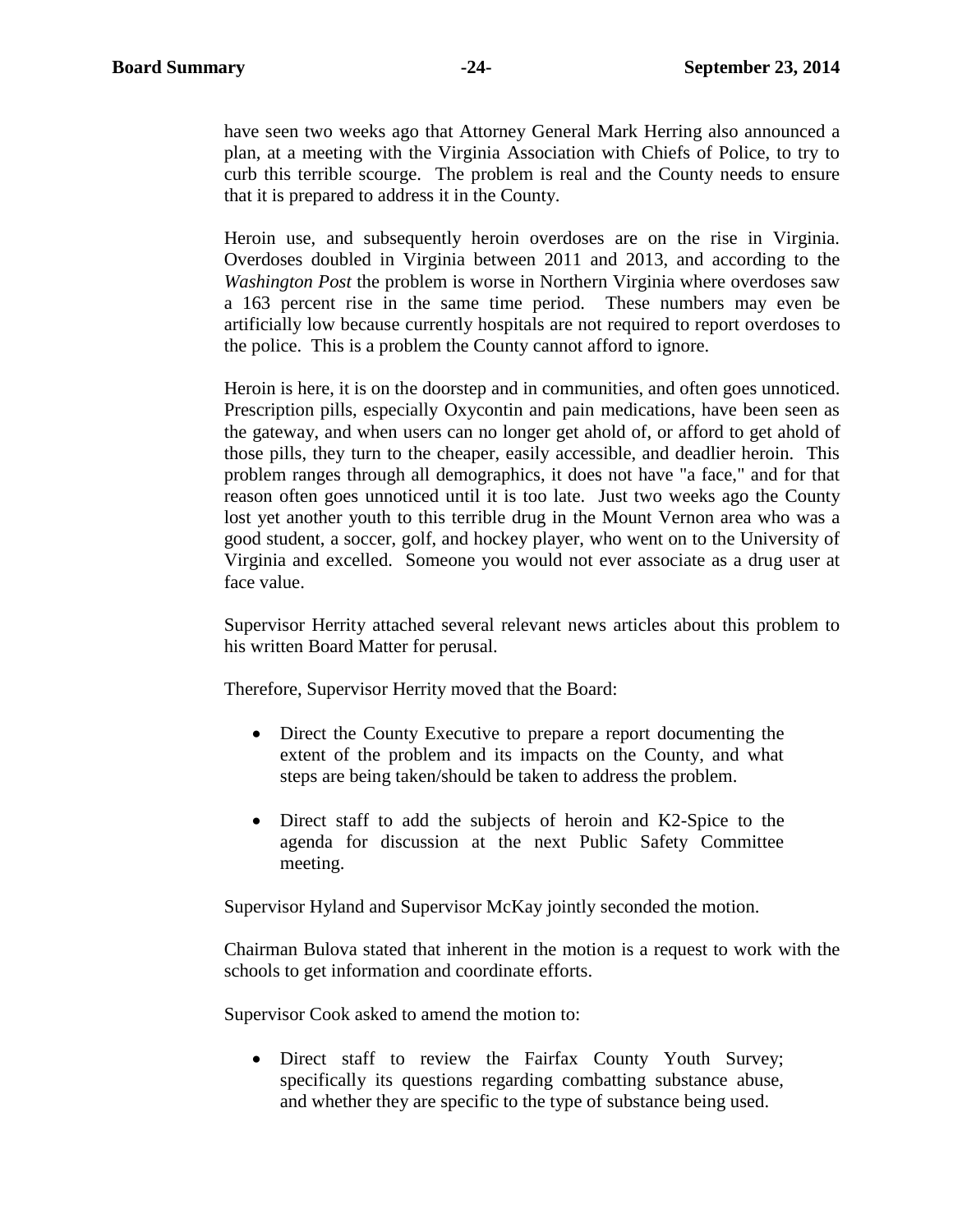This was accepted.

Supervisor Frey noted that the problem is not new, and that various County departments have been dealing with this issue for quite some time.

Following additional discussion regarding past, present, and future efforts concerning substance abuse, the question was called on the motion, as amended, and it carried by unanimous vote.

# 31. **NO BOARD MATTERS FOR SUPERVISOR SMYTH (PROVIDENCE DISTRICT)** (12:54 p.m.)

Supervisor Smyth announced that she had no Board Matters to present today.

# **DET:det**

# 32. **BAN-THE-BOX** (12:54 p.m.)

Supervisor Hudgins stated that this Board Matter deals with job applications: many job applications ask applicants if they have ever been convicted of a crime. Ex-offenders must check the box "yes." Far too often a yes response automatically disqualifies job applicants with a prior conviction, with no further consideration, or interview. She noted that this issue has been previously brought to the attention of the Board. The County is compliant in practice with "ban-thebox". For most positions, a question on one's criminal record is not asked on the initial application. Public safety and certain other positions are an exception.

The goal is to find a way to provide individuals that re-enter into the community, with jobs opportunities, by leaving off the identification of the criminal activity they might have had until further in the interview process.

She noted that others have banned-the-box and moved that the Board:

- Refer Ban-the-Box policies (at the State level) to the Legislative Committee to review for consideration in the County's 2015 Legislative Program.
- Refer this item to the Personnel Committee for staff analysis and recommendations regarding the practices of current County contractors relative to criminal record questions on job applications. The recommendations would evaluate the necessity of the questions and the feasibility of requiring removal of the questions on initial applications.
- Ask staff to explore how the County can publicly join the list of jurisdictions that have banned-the-box.

Supervisor Gross seconded the motion.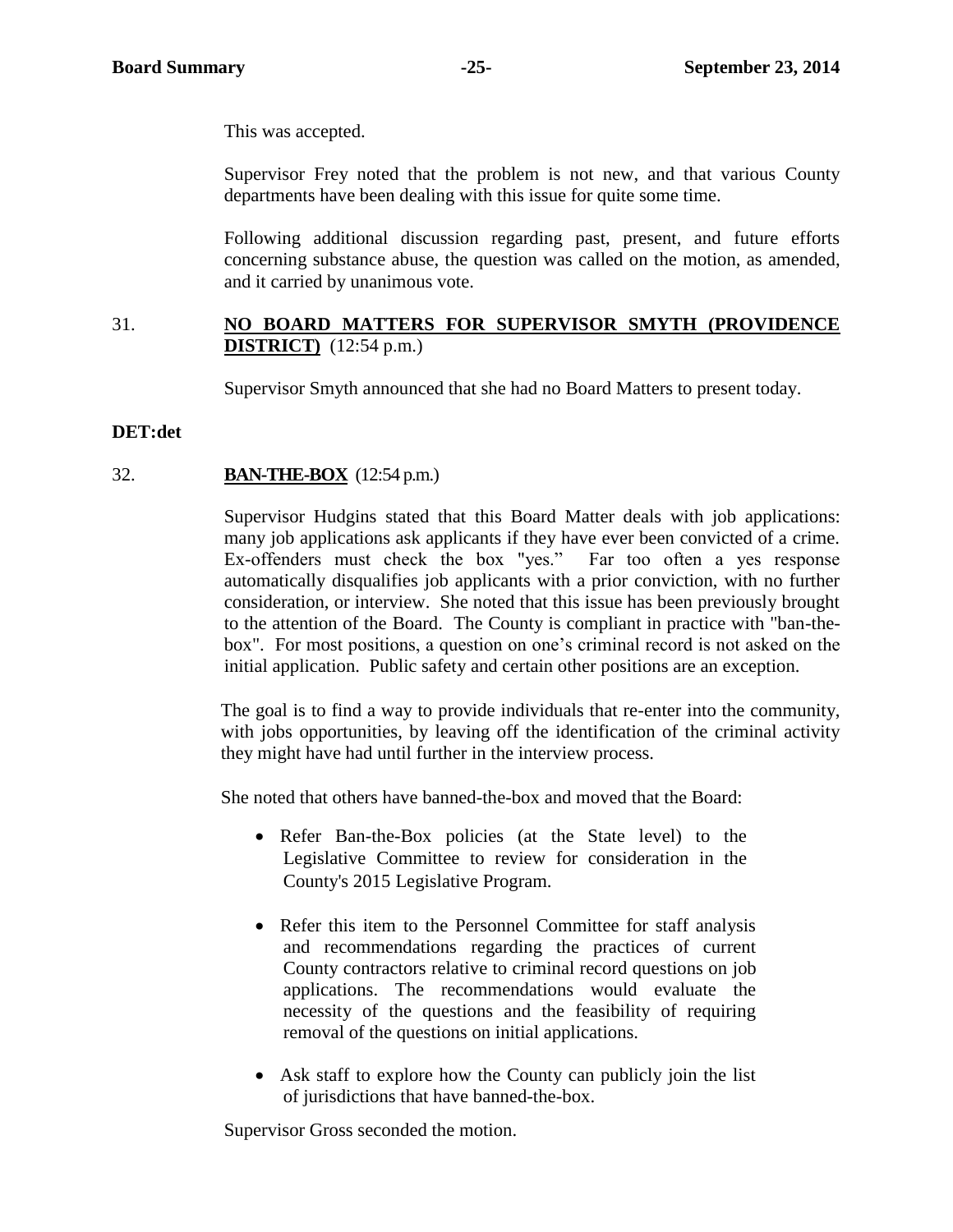Following discussion concerning the first bullet of the motion, Supervisor Hudgins stated that the legislative piece that has been before the General Assembly talks about government agencies. This would provide a mechanism to promote some good opportunities of re-entry of individuals coming out of the criminal justice system, enabling an individual to get through an interview while still having to disclose.

Following additional discussion, Supervisor Hudgins clarified that this would place the disclosure at a different stage of the process rather than at the beginning of the application. Discussion continued concerning further evaluation of applications.

Following discussion concerning the position of the Equal Employment Opportunity Commission (EEOC) on these questions, Supervisor Cook asked unanimous consent that the Board direct staff to determine whether it has the legal authority to implement it and that it be a part of the review. Without objection, it was so ordered.

The question was called on the motion and it carried by unanimous vote.

#### 33. **"***INTERNATIONAL WALK TO SCHOOL DAY"* (1:01 p.m.)

Supervisor Hudgins announced that "*International Walk to School Day*" in Fairfax County promotes a much more engaged group of youth through walking and exercising and asked unanimous consent that the Board direct the Office of Public Affairs to publicize this event in the County. Without objection, it was so ordered.

#### 34. **TOWN OF VIENNA WAIVER REQUEST (HUNTER MILL DISTRICT)**  $(1:02 \text{ p.m.})$

Supervisor Hudgins stated that the Town of Vienna is preparing to start renovations of the Vienna Community Center, located at 120 Cherry Street, S. E. It will be submitting plans and applications for the project requiring building permits and subsequent inspections by the Department of Public Works and Environmental Services (DPWES).

The Town has requested a waiver for all County building and inspection fees relating to the renovation of the Vienna Community Center.

Supervisor Hudgins moved that the Board direct DPWES staff to exempt the Town of Vienna from only building and inspections fees applicable to the Vienna Community Center renovations at 120 Cherry Street, S.E., Vienna. This motion should not be construed as a favorable recommendation by the Board or the County on the application and plans and does not relieve the applicant from compliance with the provisions of all applicable laws, ordinances, regulations,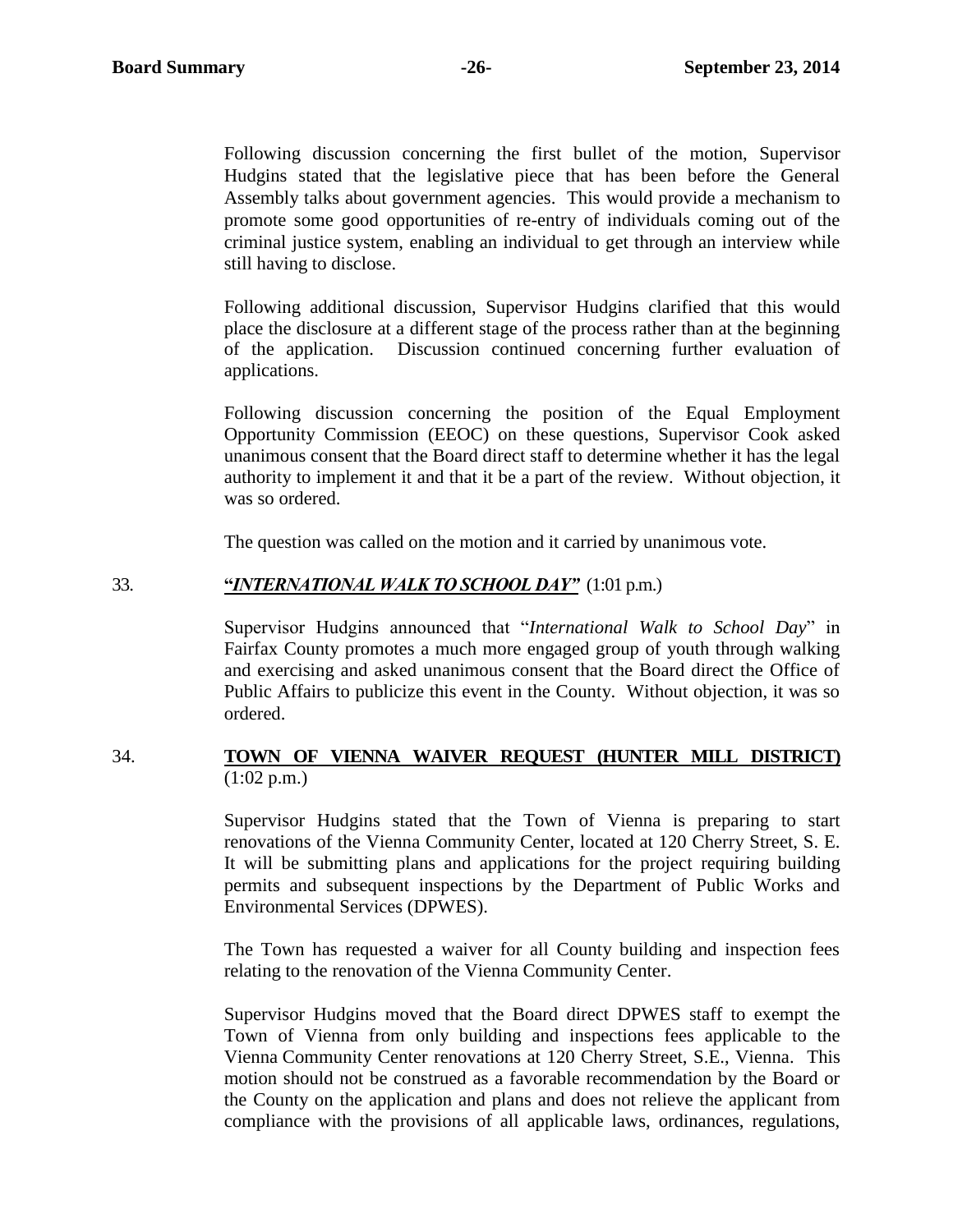adopted standards, and proffers. This action in no way prejudices the substantive review of the application and plans. Supervisor Hyland and Chairman Bulova jointly seconded the motion and it carried by unanimous vote.

# 35. **LAKE ANNE VILLAGE PLAN AMENDMENT AUTHORIZATION (HUNTER MILL DISTRICT)** (1:03 p.m.)

Supervisor Hudgins announced that on September 10, 2013, the Board authorized a Comprehensive Plan amendment for Land Units A, D, and E of the Lake Anne Village Center in Reston to consider a modification to the consolidation recommendations for the Full Consolidation Option.

A pending rezoning application for Lake Anne Village Center that has been filed under the Comprehensive Plan's Full Consolidation Option also affects additional land units, uses, and intensities. Specifically, this proposal includes the demolition of the Millennium Bank building in Land Unit F, while the Comprehensive Plan currently recommends no redevelopment in Land Unit F.

To facilitate the consideration of proposed uses and intensities under the pending rezoning application, Supervisor Hudgins stated she is asking that the Board expand the authorization of the Plan amendment.

Therefore, Supervisor Hudgins moved that the Board authorize a Comprehensive Plan amendment for the Lake Anne Village Center to consider modifications to the recommendations of Land Units A, B, C, D, E, and F as related to the Full Consolidation Option. The Plan amendment may consider the redevelopment of the Millennium Bank building as well as changes to transportation recommendations. This motion should not be construed as a favorable recommendation by the Board or the County on the application and plans and does not relieve the applicant from compliance with the provisions of all applicable laws, ordinances, regulations, adopted standards, and proffers. This action in no way prejudices the substantive review of the application and plans. Chairman Bulova seconded the motion and it carried by unanimous vote.

# 36. **REQUEST FOR RECOGNITION OF THE STROKE COMEBACK CENTER (SCC) (MASON DISTRICT)** (1:05 p.m.)

In a joint Board Matter with Supervisor Hudgins, Supervisor Smyth, and Chairman Bulova, Supervisor Gross said that the SCC is a community-based nonprofit organization that provides programs for stroke and brain injury survivors in a supportive, caring environment.

The only center of its kind in the area, the SCC will hold its Tenth Anniversary Celebration Gala on October 30, 2014, at the USA Today headquarters in McLean.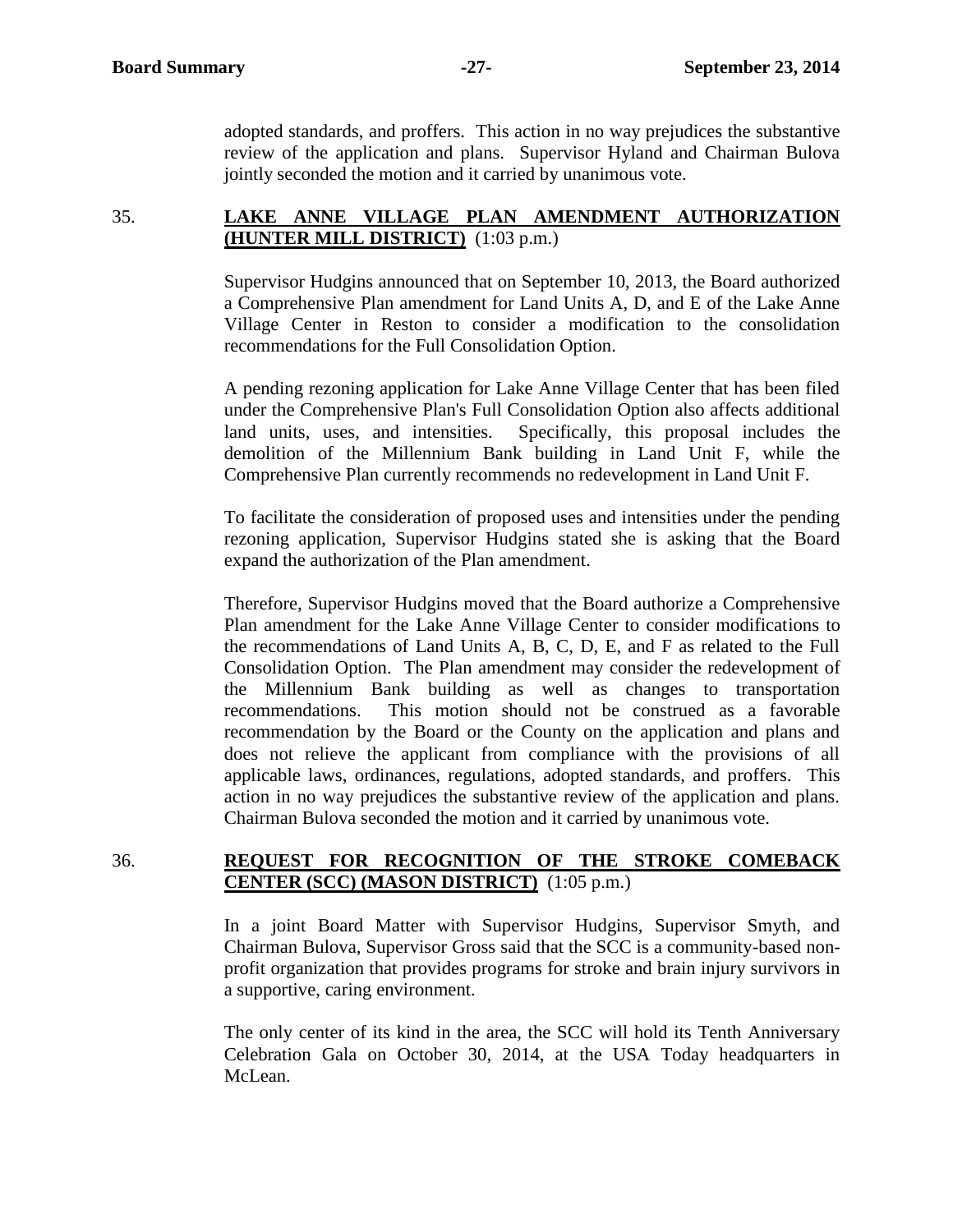Supervisor Gross asked unanimous consent that the Board:

- Recognize the SCC for a decade of outstanding service
- Direct staff to invite the SCC Executive Director and members of the SCC Board of Directors and their advisory boards to appear before the Board at its October 7, 2014, meeting to be presented with a Certificate of Recognition.

Without objection, it was so ordered.

A brief discussion ensued, with input from Anthony Castrilli, Director of Public Affairs, regarding the number of presentations scheduled for October 7.

# 37. **REQUEST THE HONORARY RENAMING OF A PORTION OF ROUTE 1, RICHMOND HIGHWAY, AFTER CONGRESSMAN JAMES P. MORAN (MOUNT VERNON DISTRICT)** (1:07 p.m.)

In a joint Board Matter with Supervisor McKay, Supervisor Hyland announced that in January 2014, Congressman James P. Moran announced his retirement as the representative to Virginia's Eighth Congressional District. For the past 23 years, he diligently served the diverse interests of his residents and the County in the United States Congress. There is no doubt that his effectiveness and willingness to listen and help comes from his background in local government, having served as Mayor of the City of Alexandria and a City Council member prior to his election to Congress. Congressman Moran was instrumental in securing \$180 million in Federal funding for the widening of Richmond Highway to accommodate new personnel and hospital traffic related to the Base Realignment and Closure (BRAC) actions at Fort Belvoir. At the April 29, 2014, Board meeting, the Board honored Congressman Moran's long-time service representing the Eighth Congressional District and expressed particular appreciation for his work to mitigate BRAC-related congestion on Richmond Highway. In honor of his work, the Board directed staff to work with the Virginia Department of Transportation (VDOT) to rename a portion of Richmond Highway after Congressman Moran.

Virginia Code Section33.2-213 provides that the naming of highways, bridges, interchanges and other transportation facilities is a function of the Commonwealth Transportation Board (CTB). The Code provides that the CTB cannot approve the naming of a transportation facility without receiving a resolution from the governing body of the locality within which the facility is located. Typically, the naming of a road results in an honorary sign being placed at the ends of the road segment. Other signage along the segment would not be changed.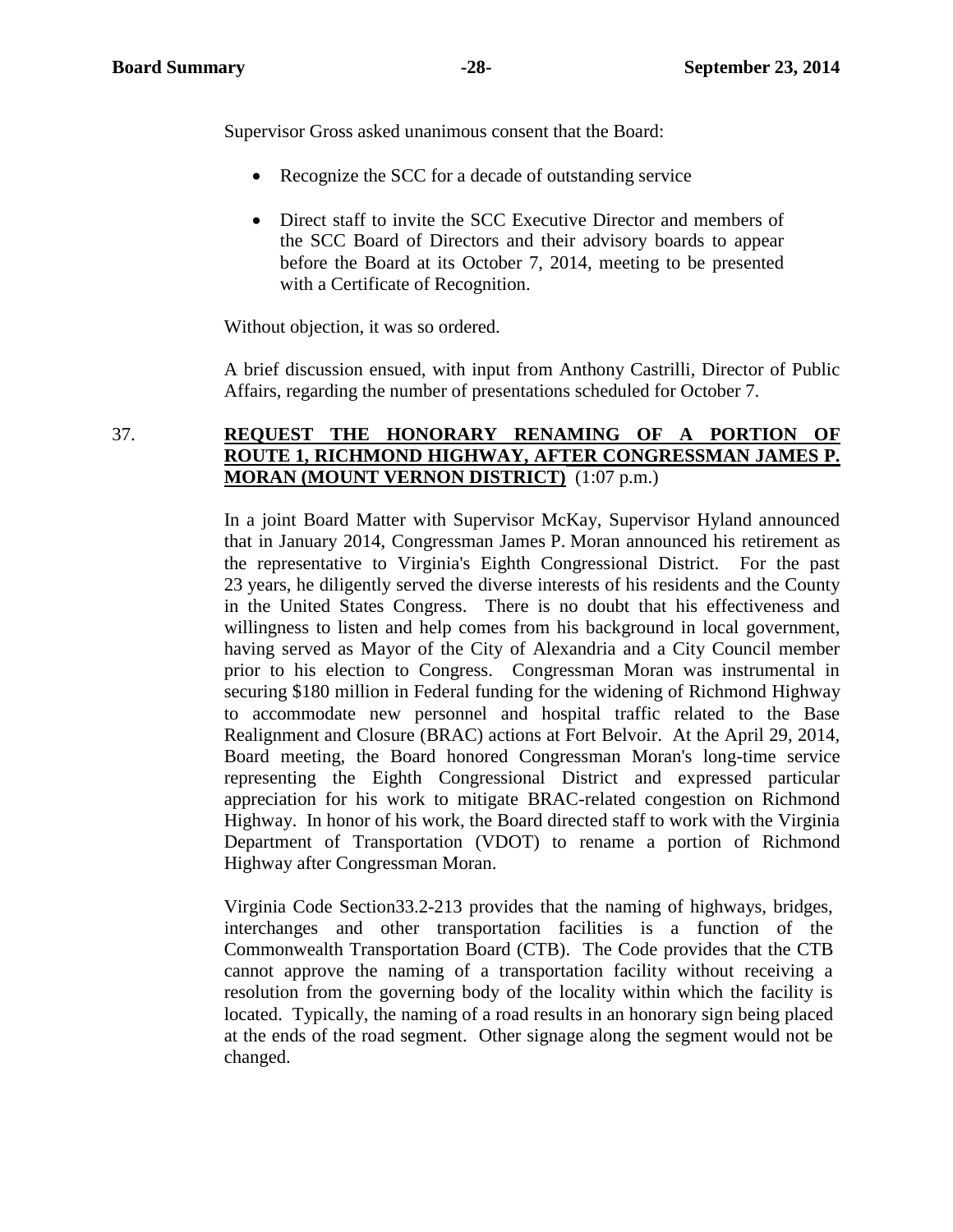Jointly with Supervisor McKay, Supervisor Hyland moved that the Board:

- Approve the honorary naming of Richmond Highway, between the intersections of Telegraph Road to the south and Mount Vernon Memorial Highway to the north, at Woodlawn Plantation to "The Honorable James P. Moran Highway."
- Direct the Clerk to the Board to transmit a resolution to the CTB of its action and request that the CTB take appropriate action consistent with Virginia Code Section 33.2-213.

Supervisor McKay seconded the motion and it carried by unanimous vote.

#### 38. **PUBLIC SAFETY COMMITTEE** (1:10 p.m.)

Supervisor Hyland asked unanimous consent that the Board direct staff to schedule a meeting of the Public Safety Committee. Without objection, it was so ordered.

#### 39. **REQUEST FOR RECOGNITION OF THE CHANTILLY PYRAMID MINORITY STUDENT ACHIEVEMENT COMMITTEE (CPMSAC) (SULLY DISTRICT)** (1:10 p.m.)

Jointly with Supervisor Herrity, Supervisor Hudgins, and Chairman Bulova, Supervisor Frey informed the Board that the CPMSAC is a non-profit community organization designed to assist schools in encouraging and motivating students through community recognition in sustaining high levels of achievement and active participation through their school years.

CPMSAC offers various programs and workshops to students and parents of elementary, middle, and high school levels that focus on mentoring, tutoring and outreach. This encouragement helps students reach goals throughout and beyond their school years.

There are approximately 100 families in the Centreville, Chantilly, Oakton, and Westfield cluster schools who are members of CPMSAC which is proudly celebrating its thirtieth year by holding a reception, silent auction, and program on November 2 at the Fair Lakes Hyatt Hotel.

Supervisor Frey asked unanimous consent that the Board direct staff to invite Johnny Nelson, President of CPMSAC, to appear before the Board on October 28 to thank him and the rest of the organization for touching the lives of thousands of students in the area and helping them reach their vision of success, academic achievement, and building positive human relations. Without objection, it was so ordered.

A brief discussion ensued, with input from Anthony Castrilli, Director of Public Affairs, regarding the number of presentations scheduled for October 28.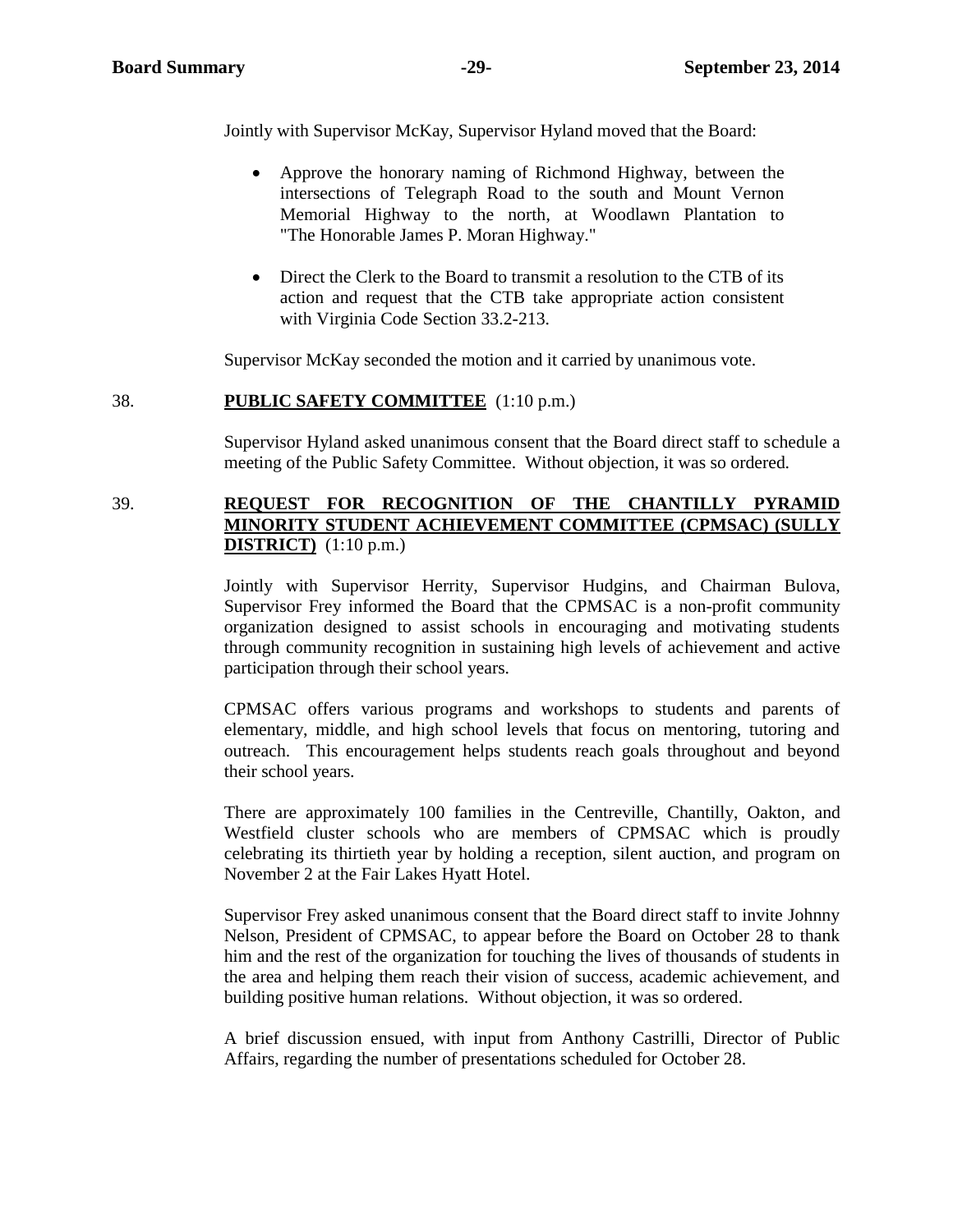#### 40. **NO BOARD MATTERS FOR SUPERVISOR McKAY (LEE DISTRICT)** (1:12 p.m.)

Supervisor McKay announced that he had no Board Matters to present today.

#### 41. **RECESS/CLOSED SESSION** (1:13 p.m.)

Supervisor Smyth moved that the Board recess and go into closed session for discussion and consideration of matters enumerated in Virginia Code Section (§) 2.2-3711 and listed in the agenda for this meeting as follows:

- (a) Discussion or consideration of personnel matters pursuant to Virginia Code § 2.2-3711(A) (1).
- (b) Discussion or consideration of the acquisition of real property for a public purpose, or of the disposition of publicly held real property, where discussion in an open meeting would adversely affect the bargaining position or negotiating strategy of the public body, pursuant to Virginia Code § 2.2-3711(A) (3).
- (c) Consultation with legal counsel and briefings by staff members or consultants pertaining to actual or probable litigation, and consultation with legal counsel regarding specific legal matters requiring the provision of legal advice by such counsel pursuant to Virginia Code § 2.2-3711(A) (7).
	- 1. *Minh-Sang Nguyen v. Fairfax County Department of Family Services*, Record No. 131594 (Va. Sup. Ct.); *Tyrus H. Thompson and Ja'Ree C. Thompson v. Fairfax County Department of Family Services*, Record No. 131577 (Va. Sup. Ct.); *B.N., a Minor Child v. Fairfax County Department of Family Services*, Record No. 131578 (Va. Sup. Ct.)
	- 2. *Leslie B. Johnson, Fairfax County Zoning Administrator v. Edward E. Ankers, Jr.*, Case No. CL-2006-0010511 (Fx. Co. Cir. Ct.) (Hunter Mill District)
	- 3. *Elizabeth Perry, Property Maintenance Code Official for Fairfax County, Virginia v. Blanka Krizek*, Case No. CL-2013-0008510 (Fx. Co. Cir. Ct.) (Dranesville District)
	- 4. *Leslie B. Johnson, Fairfax County Zoning Administrator v. Richard Chiu*, Case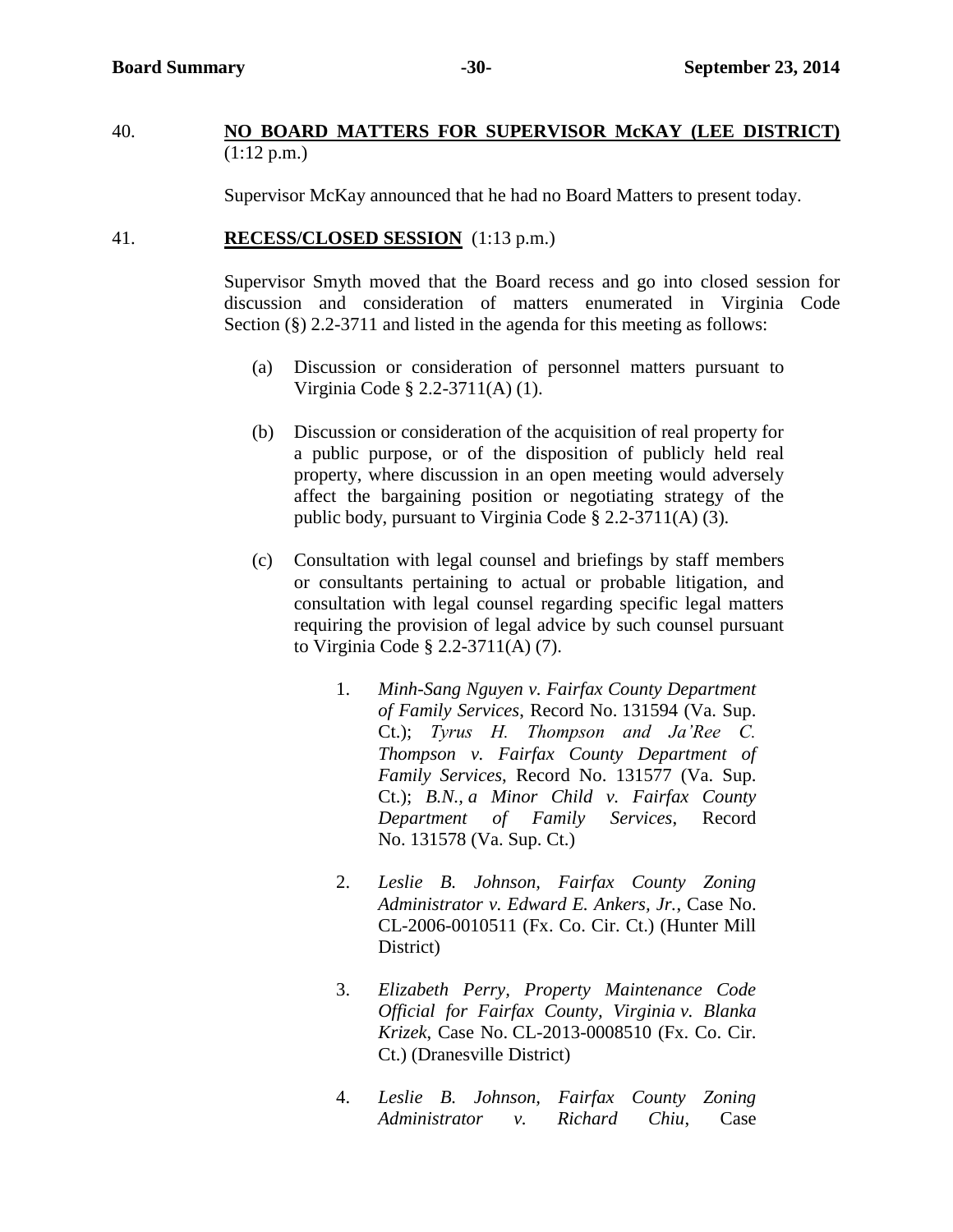No. CL-2013-0007284 (Fx. Co. Cir. Ct.) (Mason District)

- 5. *Leslie B. Johnson, Fairfax County Zoning Administrator v. Lowell Fine and Ethel V. Fine*, Case No. CL-2011-0003529 (Fx. Co. Cir. Ct.) (Lee District)
- 6. *Elizabeth Perry, Property Maintenance Code Official for Fairfax County, Virginia v. Samuel A. Forcey and Jo Jo's Massage & Asian Body Works*, Case No. CL-2014-0010092 (Fx. Co. Cir. Ct.) (Mason District)
- 7. *Leslie B. Johnson, Fairfax County Zoning Administrator, and Elizabeth Perry, Property Maintenance Code Official for Fairfax County, Virginia v. Fairfax Court Limited Partnership and Sangria Café, Inc.*, Case No. CL-2014-0011240 (Fx. Co. Cir. Ct.) (Braddock District)
- 8. *Leslie B. Johnson, Fairfax County Zoning Administrator v. Paul Chau*, Case No. CL-2014- 001502 (Fx. Co. Cir. Ct.) (Lee District)
- 9. *Leslie B. Johnson, Fairfax County Zoning Administrator v. Pascal Sung-Won Hong and Agnes Song-Kyung Hong*, Case No. GV14- 007987 (Fx. Co. Gen. Dist. Ct.) (Sully District)
- 10. *Joanne E. Leonard-Anderson v. Mason District Police, Officer Depty [sic] White, and Chief Gun Lee*, Case No. GV14-011819 (Fx. Co. Gen. Dist. Ct.)
- 11. *Elizabeth Perry, Property Maintenance Code Official for Fairfax County, Virginia v. Zina Theresa Bleck*, Case No. GV14-016079 (Fx. Co. Gen. Dist. Ct.) (Hunter Mill District)
- 12. *KyAnna Sheldon v. David Kroll*, Case No. GV14- 008300 (Pr. Wm. Co. Gen. Dist. Ct.)
- 13. *Leslie B. Johnson, Fairfax County Zoning Administrator v. Richard E. During and Eugenia F. During*, Case No. GV14-014521 (Fx. Co. Gen. Dist. Ct.) (Braddock District)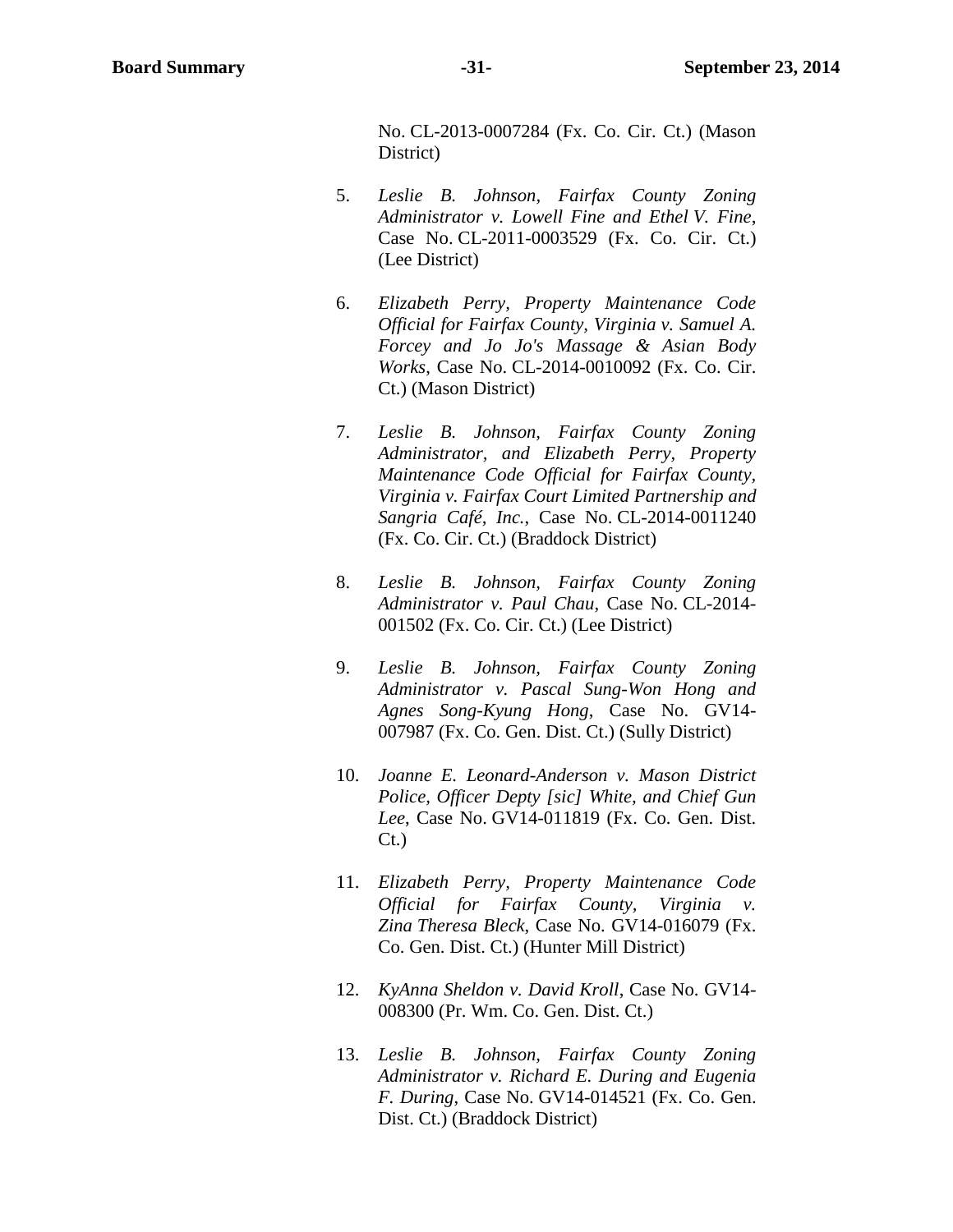- 14. *Elizabeth Perry, Property Maintenance Code Official for Fairfax County, Virginia v. Gary D. Carlson and Susan S. Carlson*, Case No. GV14- 016796 (Fx. Co. Gen. Dist. Ct.) (Hunter Mill District)
- 15. *Leslie B. Johnson, Fairfax County Zoning Administrator v. Rosa Lee Clegg, Trustee of the Rosa Lee Clegg Trust*, Case No. GV14-016798 (Fx. Co. Gen. Dist. Ct.) (Lee District)
- 16. *Karen Payne v. Sharman G. Harris*, Case No. GV14-014868 (Fx. Co. Gen. Dist. Ct.)

#### And in addition:

- *Graham Holdings Company and WP Company, LLC v. Fairfax County, Virginia*, Case Number CL-2013-0018936
- *Morrison, et al. v. County of Fairfax, Virginia*, Civil Action Number 1:14-cv-5 CMH/A (E.D. Va.)
- Virginia Code Annotated Section 42.1-36
- *Viridis Development Corporation v. Board of Supervisors of Chesterfield County, Virginia*, U.S. District Court for the Eastern District of Virginia, Richmond Division.

Supervisor Foust seconded the motion and it carried by unanimous vote.

#### **EBE:ebe**

At 3:35 p.m., the Board reconvened in the Board Auditorium with all Members being present, and with Chairman Bulova presiding.

#### **ACTIONS FROM CLOSED SESSION**

#### 42. **CERTIFICATION BY BOARD MEMBERS REGARDING ITEMS DISCUSSED IN CLOSED SESSION** (3:35 p.m.)

Supervisor Gross moved that the Board certify that, to the best of its knowledge, only public business matters lawfully exempted from open meeting requirements and only such public business matters as were identified in the motion by which closed session was convened were heard, discussed, or considered by the Board during the closed session. Supervisor Hyland seconded the motion and it carried by unanimous vote, Supervisor Cook, Supervisor Foust, Supervisor Frey,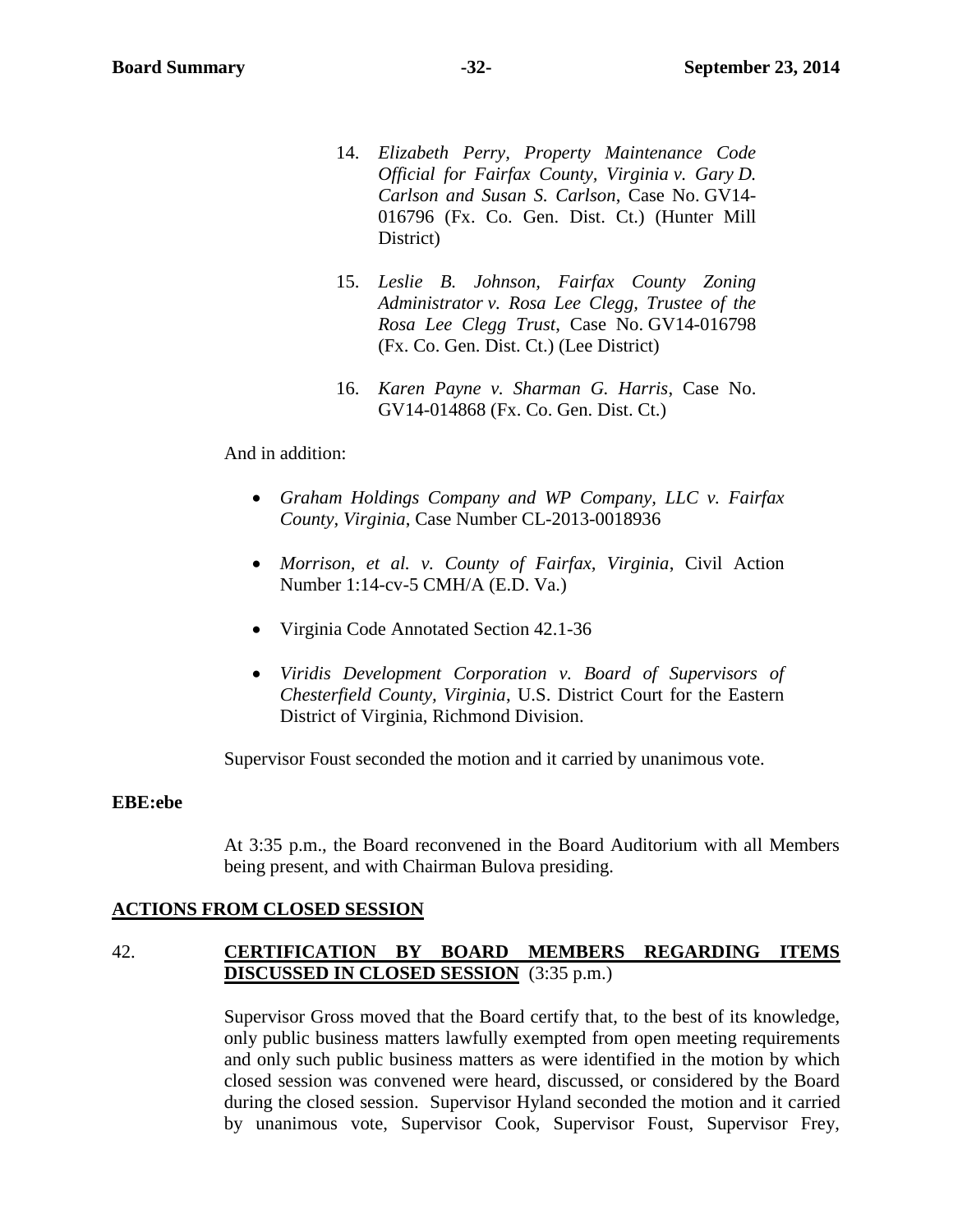Supervisor Gross, Supervisor Herrity, Supervisor Hudgins, Supervisor Hyland, Supervisor McKay, Supervisor Smyth, and Chairman Bulova voting "AYE."

#### 43. **JIM SHELTON APPOINTED AS AUDITOR OF THE BOARD** (3:36 p.m.)

Supervisor Gross moved the appointment of Mr. Jim Shelton as Auditor of the Board, Grade E-9, with an annual salary of \$135,000 effective October 27, 2014. Supervisor McKay and Supervisor Hyland jointly seconded the motion and it carried by unanimous vote.

# 44. **AUTHORIZATION OF SETTLEMENT – BOARD OF SUPERVISORS OF FAIRFAX COUNTY, VIRGINIA V. GRAHAM HOLDINGS COMPANY AND WP COMPANY, LLC** (3:37 p.m.)

Supervisor Cook moved that the Board authorize settlement of *Board of Supervisors of Fairfax County, Virginia v. Graham Holdings Company and WP Company, LLC,* Case No. CL-2013-0018936, on the terms and conditions outlined by the County Attorney in closed session. Supervisor Hyland seconded the motion and it carried by unanimous vote.

# **AGENDA ITEMS**

- 45. **3:30 P.M. – PH ON PROPOSED AMENDMENTS TO THE CODE OF THE COUNTY OF FAIRFAX, APPENDIX F, LOCAL AGRICULTURAL AND FORESTAL DISTRICTS, AGRICULTURAL RENEWAL APPLICATION AR 2006-DR-001 (JOHN H. AND BARBARA WHITNEY) (DRANESVILLE DISTRICT)** (3:38 p.m.)
- (O) A Certificate of Publication was filed from the editor of the *Washington Times*  showing that notice of said public hearing was duly advertised in that newspaper in the issues of September 5 and September 12, 2014.

The application property is located at 10607 Beach Mill Road, Great Falls, 22066.

Michael Lynskey, Staff Coordinator, Zoning Evaluation Division, Department of Planning and Zoning, presented the staff report

Following the public hearing, Mr. Lynskey presented the staff and Planning Commission recommendations.

Supervisor Foust moved approval of Agricultural Renewal Application AR 2006-DR-001, and adoption of the proposed amendments to the Code of the County of Fairfax, Appendix F, renewing the Whitney Local Agricultural and Forestal District, subject to the Ordinance provisions dated June 13, 2014. Supervisor Hyland seconded the motion and it carried by unanimous vote, Supervisor Cook, Supervisor Foust, Supervisor Frey, Supervisor Gross, Supervisor Herrity, Supervisor Hudgins, Supervisor Hyland, Supervisor McKay, Supervisor Smyth, and Chairman Bulova voting "AYE."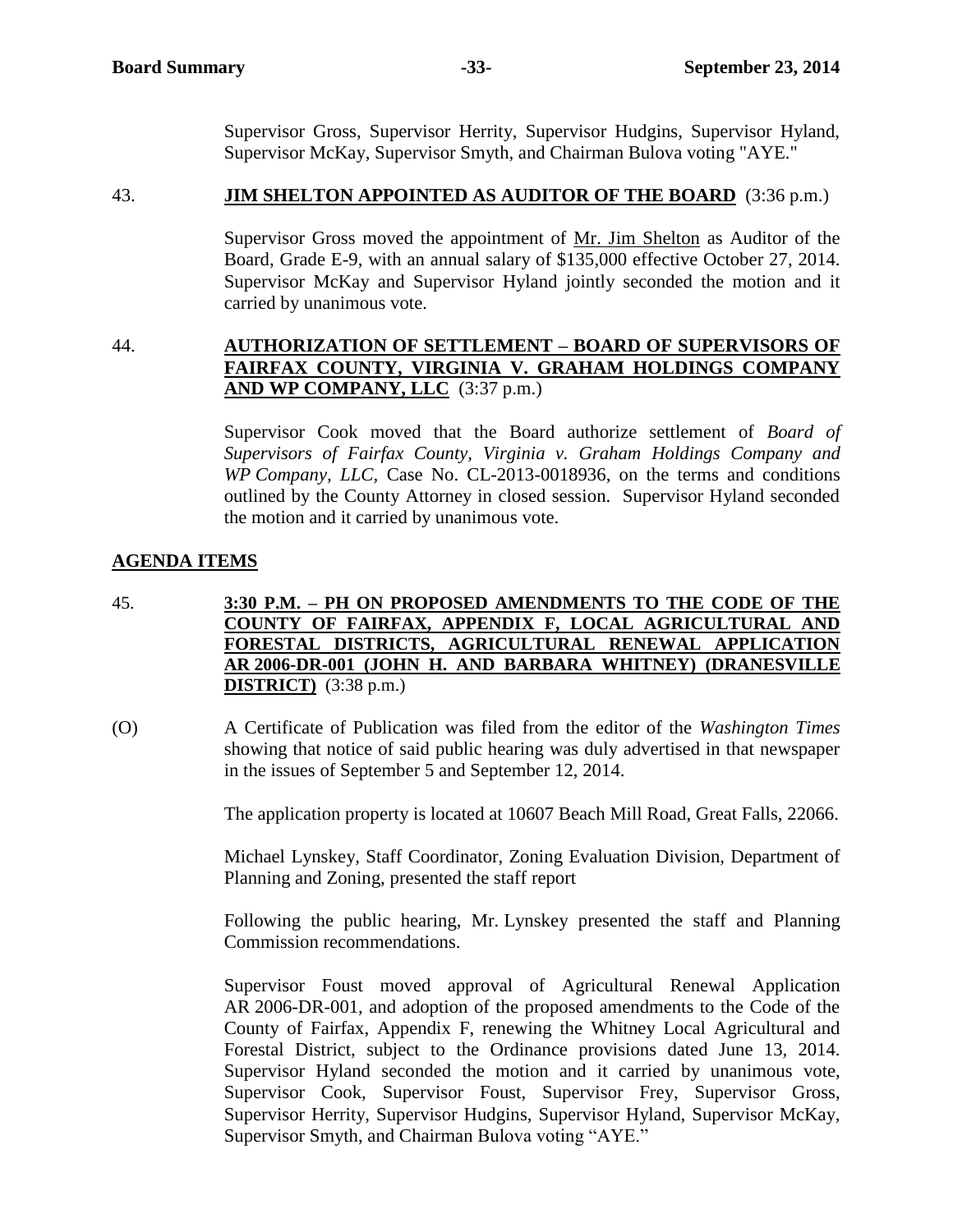- 46. **3:30 P.M. – PH ON PROPOSED AMENDMENTS TO THE CODE OF THE COUNTY OF FAIRFAX, APPENDIX F, LOCAL AGRICULTURAL AND FORESTAL DISTRICTS, AGRICULTURAL RENEWAL APPLICATION AR 89-S-005-03 (WILLIAM G. MURRAY, TRUSTEE OF TRUST U/W OF JONES D. JASPER) (SPRINGFIELD DISTRICT)** (3:43 p.m.)
- (O) A Certificate of Publication was filed from the editor of the *Washington Times*  showing that notice of said public hearing was duly advertised in that newspaper in the issues of September 5 and September 12, 2014.

The application property is located at 6712 Wolf Run Shoals Road, Fairfax Station, 22039.

Michael Lynskey, Staff Coordinator, Zoning Evaluation Division, Department of Planning and Zoning, presented the staff report.

Following the public hearing, Mr. Lynskey presented the staff and Planning Commission recommendations.

Supervisor Herrity moved approval of Agricultural Renewal Application AR 89-S-005-03, and adoption of the proposed amendments to the Code of the County of Fairfax, Appendix F, renewing the Jasper Local Agricultural and Forestal District, subject to the Ordinance provisions dated June 13, 2014. Supervisor Hyland seconded the motion and it carried by unanimous vote, Supervisor Cook, Supervisor Foust, Supervisor Frey, Supervisor Gross, Supervisor Herrity, Supervisor Hudgins, Supervisor Hyland, Supervisor McKay, Supervisor Smyth, and Chairman Bulova voting "AYE."

- 47. **3:30 P.M. – PH ON PROPOSED AMENDMENTS TO THE CODE OF THE COUNTY OF FAIRFAX, APPENDIX F, LOCAL AGRICULTURAL AND FORESTAL DISTRICTS, AGRICULTURAL RENEWAL APPLICATION AR 89-S-003-03 (THOMAS S. REED, MADELEINE S. REED) (SPRINGFIELD DISTRICT)** (3:48 p.m.)
- (O) A Certificate of Publication was filed from the editor of the *Washington Times*  showing that notice of said public hearing was duly advertised in that newspaper in the issues of September 5 and September 12, 2014.

The application property is located at 12801 Popes Head Road, Clifton, 2012.

Michael Lynskey, Staff Coordinator, Zoning Evaluation Division, Department of Planning and Zoning, presented the staff report.

Following the public hearing, Mr. Lynskey presented the staff and Planning Commission recommendations.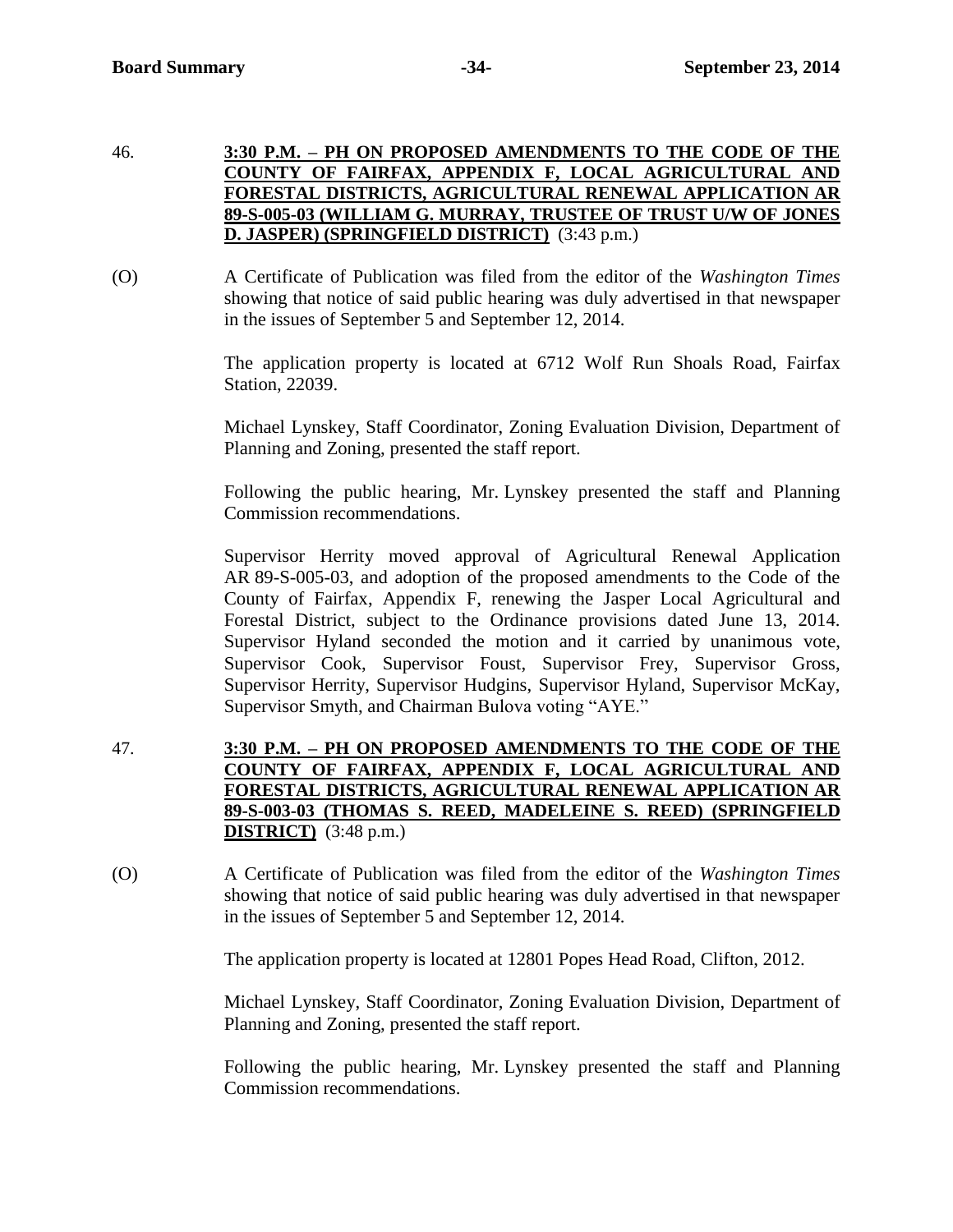Supervisor Herrity moved approval of Agricultural Renewal Application AR 89-S-003-03, and adoption of the proposed amendments to the Code of the County of Fairfax, Appendix F, renewing the Reed Local Agricultural and Forestal District, subject to the Ordinance provisions dated June 16, 2014. Supervisor McKay seconded the motion and it carried by unanimous vote, Supervisor Cook, Supervisor Foust, Supervisor Frey, Supervisor Gross, Supervisor Herrity, Supervisor Hudgins, Supervisor Hyland, Supervisor McKay, Supervisor Smyth, and Chairman Bulova voting "AYE."

48. **3:30 P.M. – PH ON PROPOSED PLAN AMENDMENT 2013-I-B1, LOCATED SOUTH OF LEESBURG PIKE, EAST OF CHARLES STREET, AND WEST OF WASHINGTON DRIVE (MASON DISTRICT)**  $(3:52 \text{ p.m.})$ 

> Pamela Nee, Branch Chief, Environmental and Development Review Branch, Planning Division (PD), Department of Planning and Zoning (DPZ), presented the staff report.

> Discussion ensued, with input from Leonard Wolfenstein, Chief, Transportation Planning Section, Department of Transportation, regarding:

- Plan language
- Site orientation and transportation
- Realignment of Charles Street
- Timeframe, funding availability, and who will perform the realignment
- Right-of-way requirements
- Primary entrance on Leesburg Pike
- Provision of streetscape design and pedestrian entrance
- Possible applicant's contribution toward construction

Following the public hearing, Ms. Nee presented the staff and Planning Commission recommendations.

Supervisor Gross moved approval of Plan Amendment 2013-I-B1, as recommended by the Planning Commission and shown in the staff reports dated July 3, 2014 and August 26, 2014. Supervisor Foust seconded the motion and it carried by unanimous vote.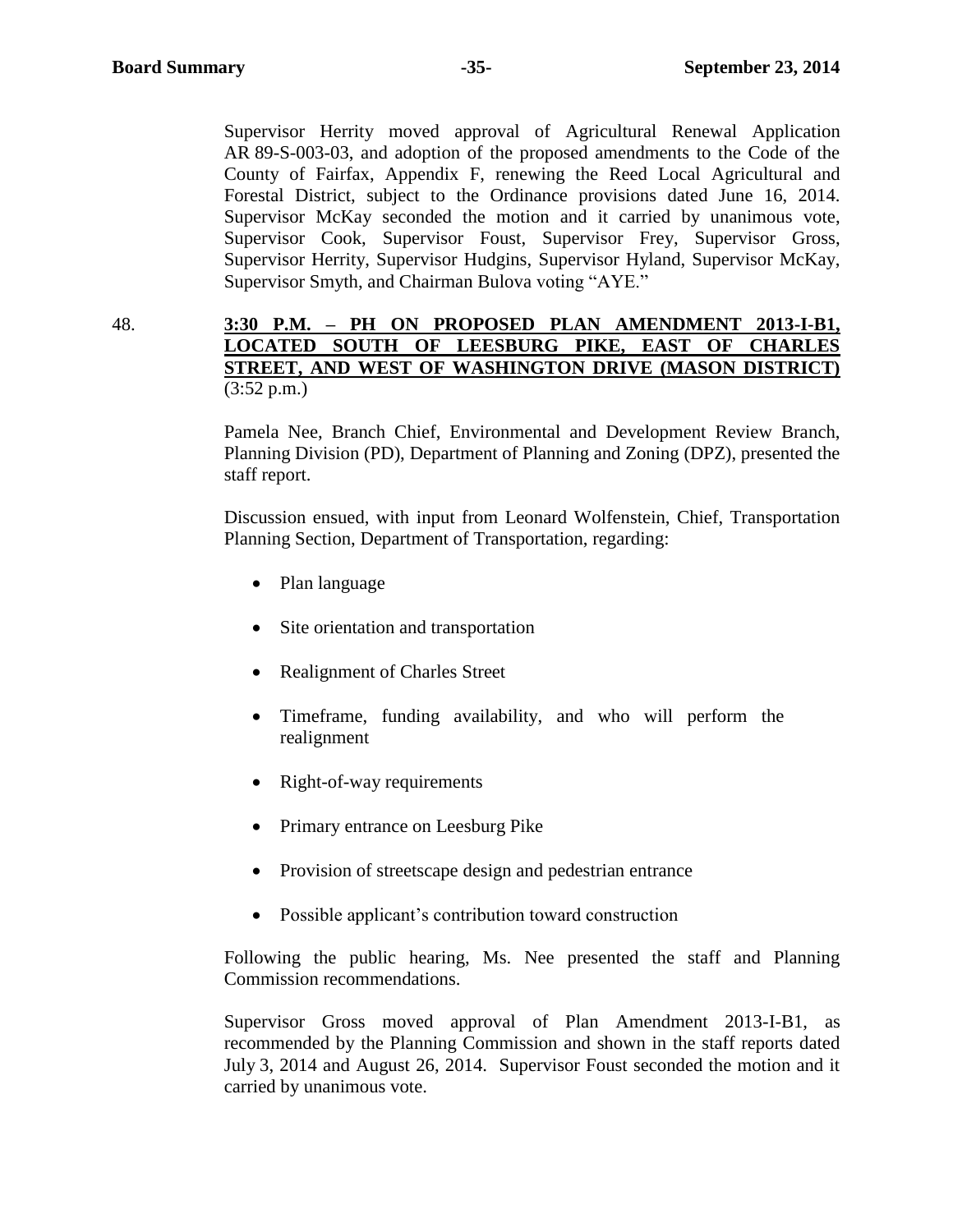49. **3:30 P.M. – PH ON PROFFERED CONDITION AMENDMENT APPLICATION PCA 2010-LE-005 (GRAMM SPRINGFIELD PROPERTY, LLC) (LEE DISTRICT)**

# **AND**

# **PH ON SPECIAL EXCEPTION APPLICATION SE 2014-LE-005 (GRAMM SPRINGFIELD HYUNDAI PROPERTY LLC) (LEE DISTRICT)**

# **AND**

# **PH ON SPECIAL EXCEPTION APPLICATION SE 2014-LE-004 (GRAMM SPRINGFIELD PROPERTY, LLC) (LEE DISTRICT)**

# **AND**

# **PH ON SPECIAL EXCEPTION AMENDMENT APPLICATION SEA 2010- LE-009 (JENNINGS BUSINESS PARK LLC) (LEE DISTRICT)** (4:02 p.m.)

(O) The Proffered Condition Amendment Application PCA 2010-LE-005 property is located on the east side of Loisdale Road, west of the CSX Railroad right-of-way and south of Loisdale Park, Tax Map 90-4 ((1)) 6 A2; 90-4 ((1)) 6 A3; 90-4 ((1)) 6 A4; and 90-4 ((1)) 6 A5.

> The Special Exception Application SE 2014-LE-005 property is located on the west side of Richmond Fredericksburg and Potomac Railroad, east side of Loisdale Road, approximately 2,400 feet south of its intersection with Lois Drive, Tax Map 90-4 ((1)) 6 A4 pt.

> The Special Exception Application SE 2014-LE-004 property is located on the west side of Fredericksburg and Potomac Railroad, east side of Loisdale Road, approximately 2,000 feet south of its intersection with Lois Drive, Tax Map 90-4  $((1))$  6 A3 pt.

> The Special Exception Amendment Application SEA 2010-LE-009 property is located on the west side of Fredericksburg and Potomac Railroad, east side of Loisdale Road, approximately 2,800 feet south of its intersection with Lois Drive, Tax Map  $90-4$   $((1))$  6 A2;  $90-4$   $((1))$  6 A3 pt.;  $90-4$   $((1))$  6 A4 pt.; and  $90-4$   $((1))$  6 A5.

Ms. Elizabeth Nicholson reaffirmed the validity of the affidavit for the record.

Mike Van Atta, Staff Coordinator, Zoning Evaluation Division, Department of Planning and Zoning, gave a Powerpoint slide presentation depicting the application and site location.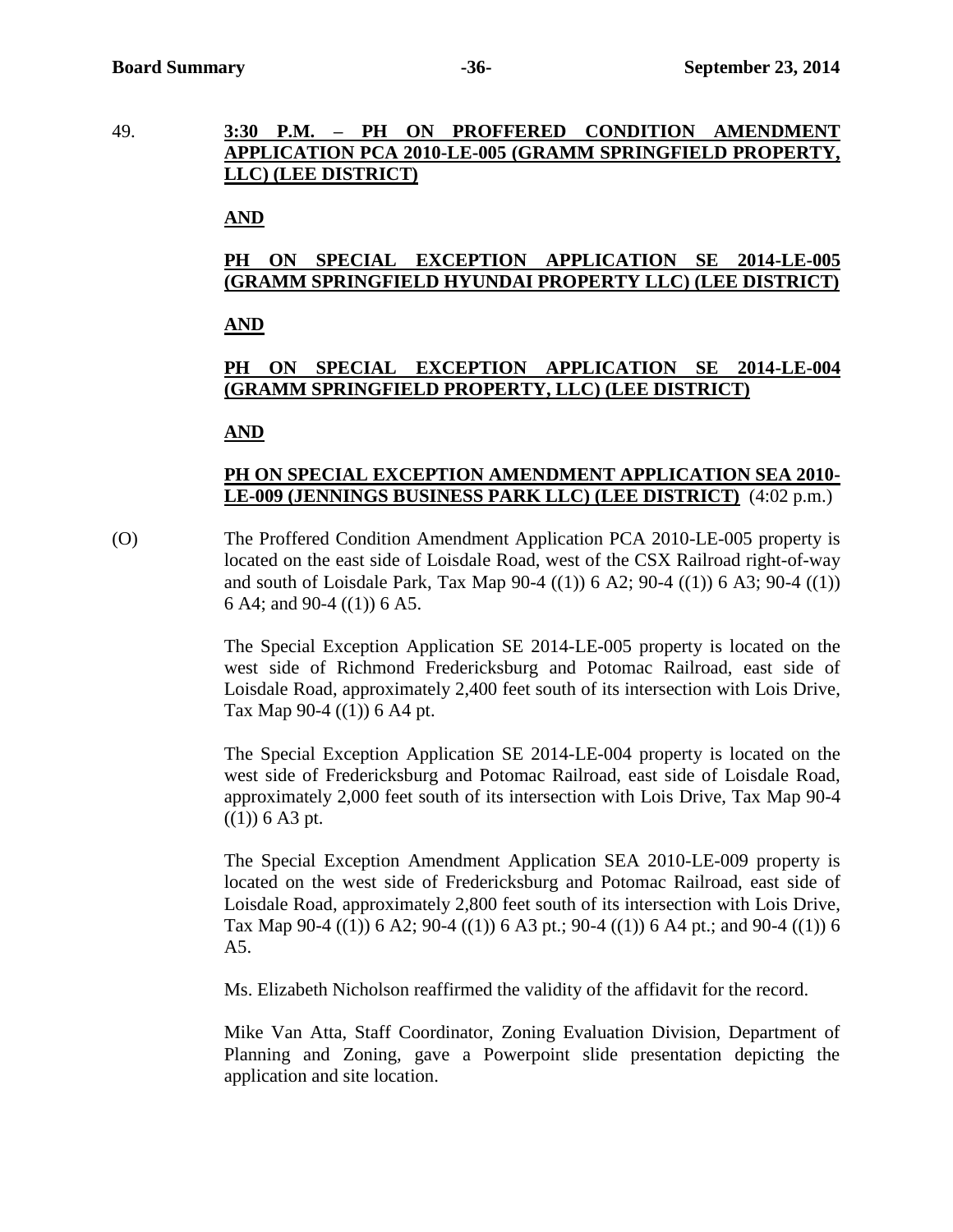Ms. Nicholson had filed the necessary notices showing that at least 25 adjacent and/or interested parties had been notified of the date and hour of this public hearing and she proceeded to present her case.

Following the public hearing, Mr. Van Atta presented the staff and Planning Commission recommendations.

A brief discussion ensued, with input from Ms. Nicholson, who confirmed, for the record, agreement to the development conditions dated September 15, 2014.

Supervisor McKay moved:

- Approval of Proffered Condition Amendment Application PCA 2010-LE-005, subject to the proffers dated September 17, 2014.
- Approval of Special Exception Application SE 2014-LE-004, subject to the development conditions dated September 15, 2014.
- Approval of the Special Exception Application SE 2014-LE-005, subject to the development conditions dated September 15, 2014.
- Approval of Special Exception Amendment Application SEA 2010-LE-009, subject to the development conditions dated September 15, 2014.
- Approval of a waiver of frontage improvements along Loisdale Road.

Supervisor Hyland seconded the motion and it carried by unanimous vote, Supervisor Cook, Supervisor Foust, Supervisor Frey, Supervisor Gross, Supervisor Herrity, Supervisor Hudgins, Supervisor Hyland, Supervisor McKay, Supervisor Smyth, and Chairman Bulova voting "AYE."

#### 50. **BOARD ADJOURNMENT** (4:17 p.m.)

The Board adjourned.